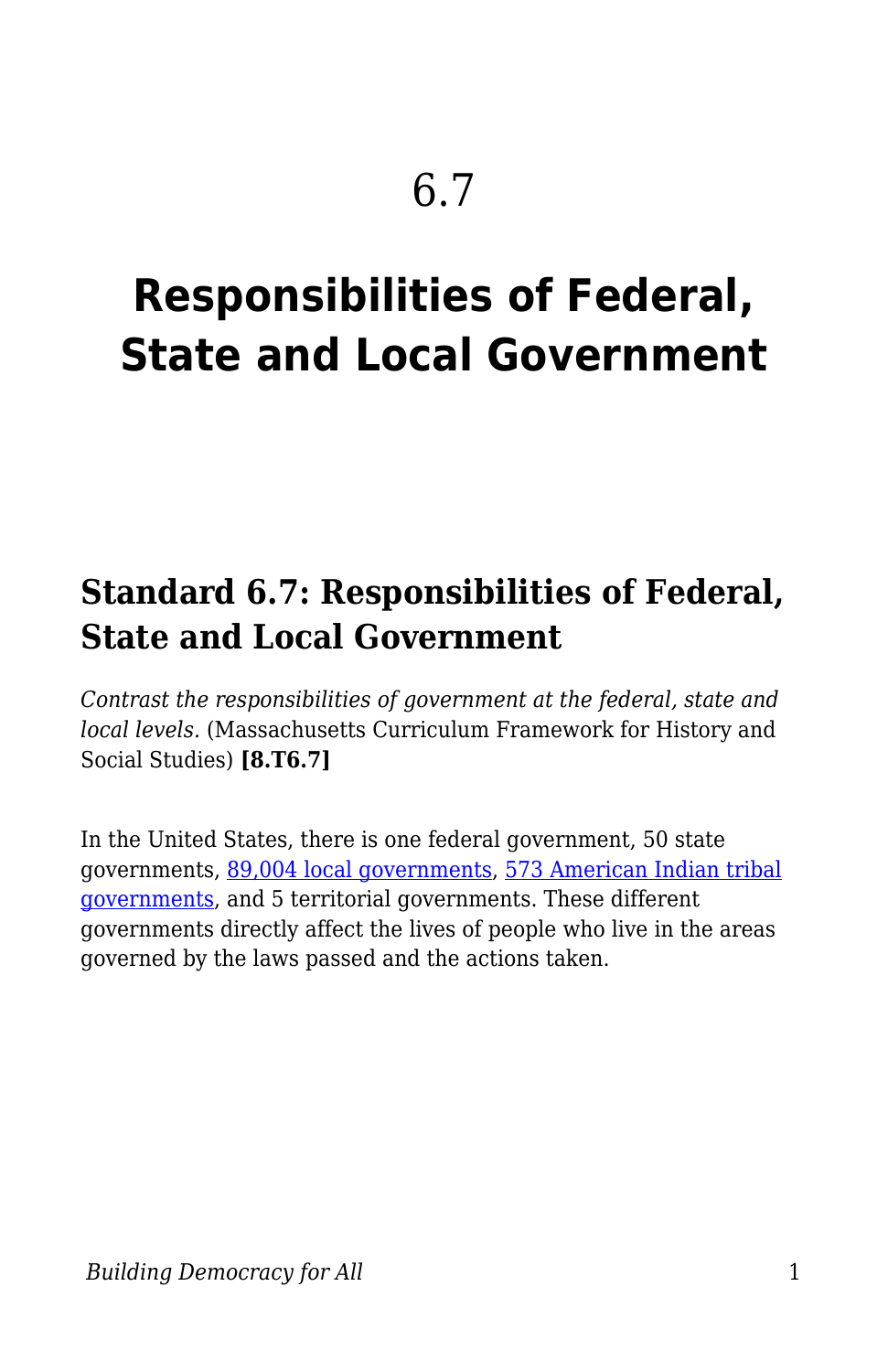## **Modules for this Standard Include:**

- 1. [INVESTIGATE: The Functions of State and Local Government](https://edtechbooks.org/democracy/responsibilities#h2_YIxow)
- 2. [UNCOVER: COVID-19 Vaccinations, Face Masks, and the](https://edtechbooks.org/democracy/responsibilities#h2_VHPvE) [Jacobson v. Massachusetts \(1905\) Court Case](https://edtechbooks.org/democracy/responsibilities#h2_VHPvE) [MEDIA LITERACY CONNECTIONS: Trusted Messengers,](https://edtechbooks.org/democracy/responsibilities#h3_IbwV) [the Media and the Pandemic](https://edtechbooks.org/democracy/responsibilities#h3_IbwV)
- 3. [ENGAGE: What Single-Use Plastic Items Should Local](https://edtechbooks.org/democracy/responsibilities#h2_wxnZQ) [Governments Ban to Help Save the Environment?](https://edtechbooks.org/democracy/responsibilities#h2_wxnZQ)
	- [MEDIA LITERACY CONNECTIONS: Environmental](https://edtechbooks.org/democracy/responsibilities#h3_cFAw) [Campaigns Using Social Media](https://edtechbooks.org/democracy/responsibilities#h3_cFAw)

## **1. INVESTIGATE: The Functions of State and Local Government**

Local, tribal, and territorial governments in the United States plan and pay for most roads, run public schools, provide water, organize police and fire services, establish zoning regulations, license professions, and arrange elections for their citizens.

Local governments work in connection with their state government, and sometimes those governments do not agree. Sanctuary city declarations, all gender restrooms, minimum wage laws, fracking policies, ride-hailing company regulations, and red light cameras at traffic lights are a few examples where local and state governments may disagree. Disagreements are furthered by the fact that most states are controlled by Republicans while most cities (where twothirds of all Americans live) are controlled by Democrats. Nevertheless, legally and constitutionally, **state governments have power over local governments**.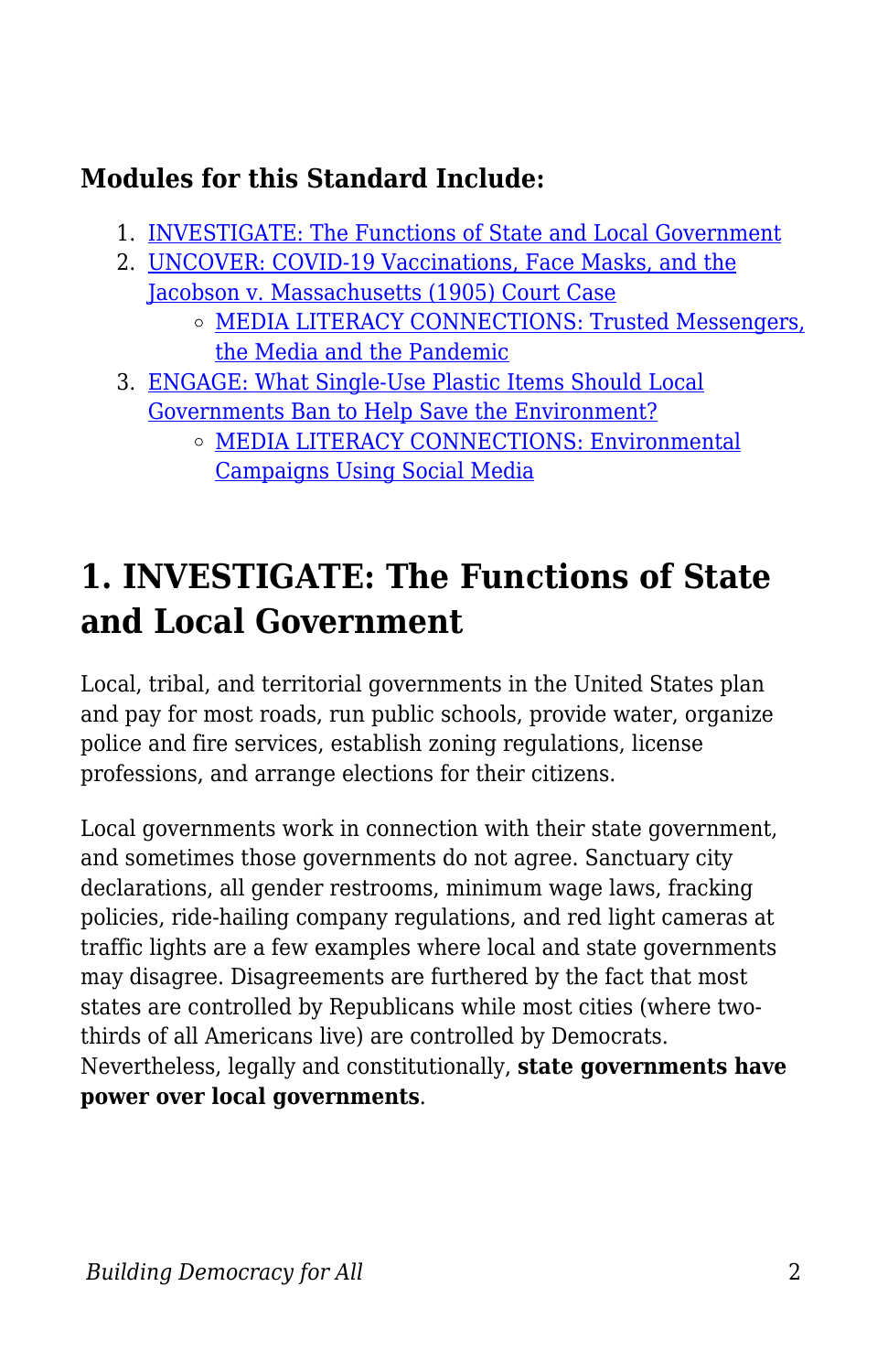#### **State and Local Governments, Public Health, and the Pandemic**

The COVID pandemic has been marked by sharp disagreements between state and local governments. Throughout 2020 and 2021, local government officials have defied emergency health restrictions set by states **and** implemented local health policies in defiance of state orders not to do so. At the end of 2020, in the state with the lowest coronavirus numbers in the country, the Stamford Vermont town select board voted to "terminate" the state governor's face-mask requirements, quarantine rules, and family and public gathering restrictions. The select board's 3 to 2 majority claimed the governor's orders violated the town's constitutional right to opt-out of emergency declarations. Similar examples of disputes between different levels of government have happened throughout the country during the pandemic.

By summer 2021, amidst the spread of the COVID-19 Delta variant, California, New York, and New York City began requiring all government workers to get vaccinated or submit to weekly testing. More than 600 colleges and universities are also requiring students returning to fall classes to be vaccinated as are many private companies including Google, Facebook, Uber, Netflix, and Delta Air Lines ([Gostin, 2021](https://www.scientificamerican.com/article/vaccine-mandates-are-lawful-effective-and-based-on-rock-solid-science/)). At the same time, some Republican-led states stood against vaccine mandates. Texas Governor Greg Abbott banned mask and vaccine mandates throughout the state while South Carolina and Arizona banned mask mandates in schools.

Broadly speaking, communities do not have the right to defy a state public health order, as established by the 1905 *Jacobson v. Massachusetts* Supreme Court decision discussed in the UNCOVER section for this standard. However, as the [American Bar Association](https://www.americanbar.org/news/abanews/publications/youraba/2020/youraba-may-2020/state-local-authority-during-covid/) [points out,](https://www.americanbar.org/news/abanews/publications/youraba/2020/youraba-may-2020/state-local-authority-during-covid/) "In judging a governor's or local official's authority to exercise such powers under the 10th Amendment, Supreme Court decisions require a "compelling governmental interest" be shown and evidence that the action has been narrowly tailored to achieve that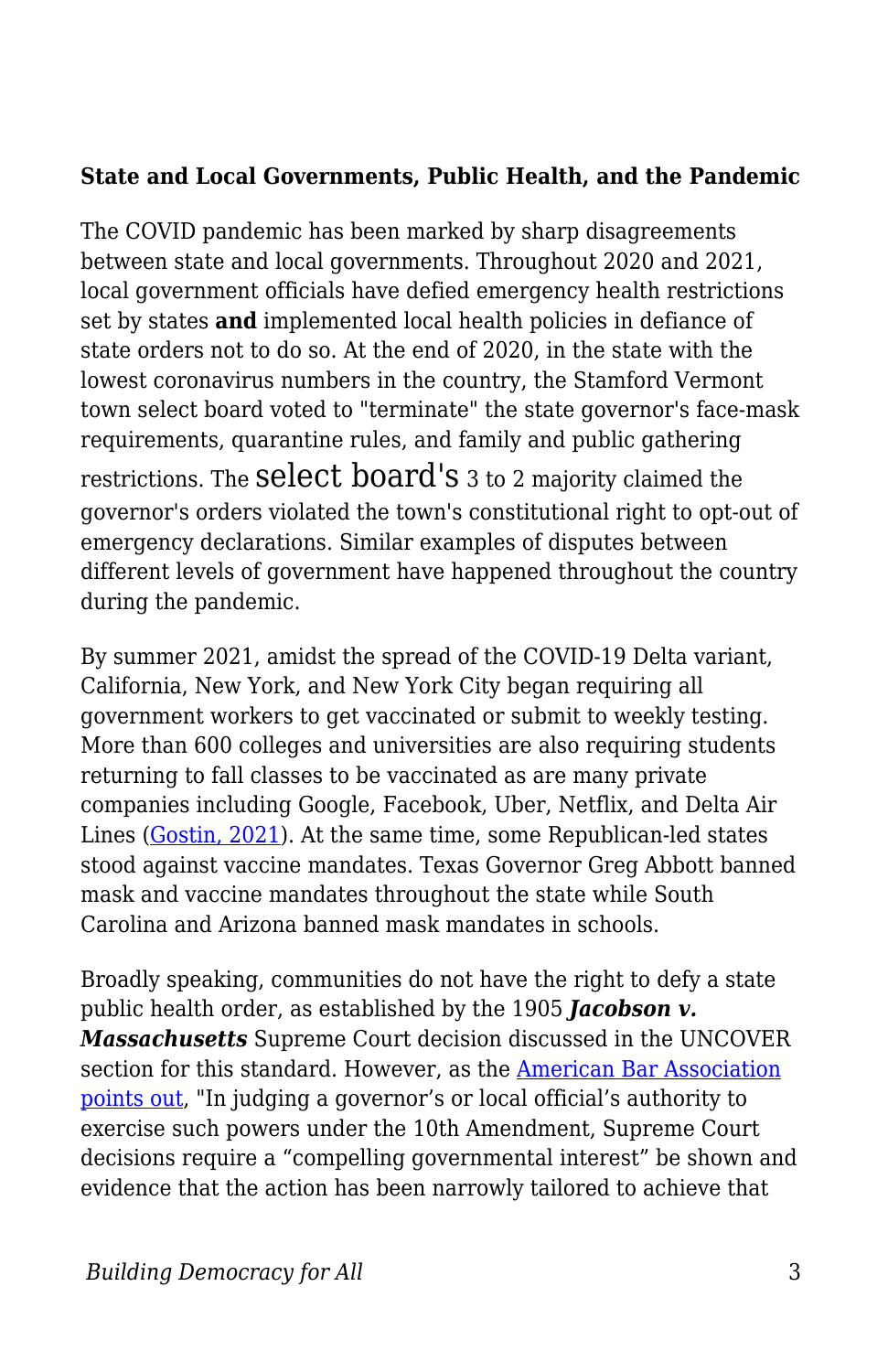interest."

## **Suggested Learning Activities**

#### **Research Local Laws**

- Research your local city and town laws (see [Massachusetts city and town ordinances and bylaws](https://www.mass.gov/guides/massachusetts-city-and-town-ordinances-and-bylaws)).
- Create an infographic or sketchnote comparing and contrasting local city/town laws with state laws.

### **Explore Preemption Conflicts**

- o Review the article [Preemption conflicts between state](https://ballotpedia.org/Preemption_conflicts_between_state_and_local_governments) [and local governments.](https://ballotpedia.org/Preemption_conflicts_between_state_and_local_governments)
- $\circ$  Select a topic (e.g., firearms, fracking, GMOs, labor and wages, LGBT, plastic bags, housing, soda taxes).
- Conduct research to examine the state and local views on the topic.
- Create a video or [podcast](https://docs.google.com/document/d/1YMVhXBhqUU4qDBLO1jYNpMG0IzAl_YLSJ3OndOm6C6k/edit?usp=sharing) to present your opinion about whether the state or local government should have the power to address that topic.
- **Debate** (in-person, on social media, or on **[Flipgrid](https://info.flipgrid.com/)**)
	- Should States Dictate that Student Athletes Can Be Paid to Play College Sports?
		- In 2019, the state of California passed the **[Fair](https://www.npr.org/2019/09/30/765834549/college-athletes-in-california-can-now-be-paid-under-fair-pay-to-play-act) [Pay to Play Act](https://www.npr.org/2019/09/30/765834549/college-athletes-in-california-can-now-be-paid-under-fair-pay-to-play-act).** Scheduled to go into effect in 2023, this law allows college athletes to earn money from uses of their names, images and likenesses. As Sports Illustrated reported, "this act guarantees college athletes a right to profit from their identities" (McCann, 2019). Similar measures are being proposed in other states around the country.
		- Proponents of the Fair Pay to Play Act, including NBA stars LeBron James and Draymond Green as well as presidential candidate Bernie Sanders,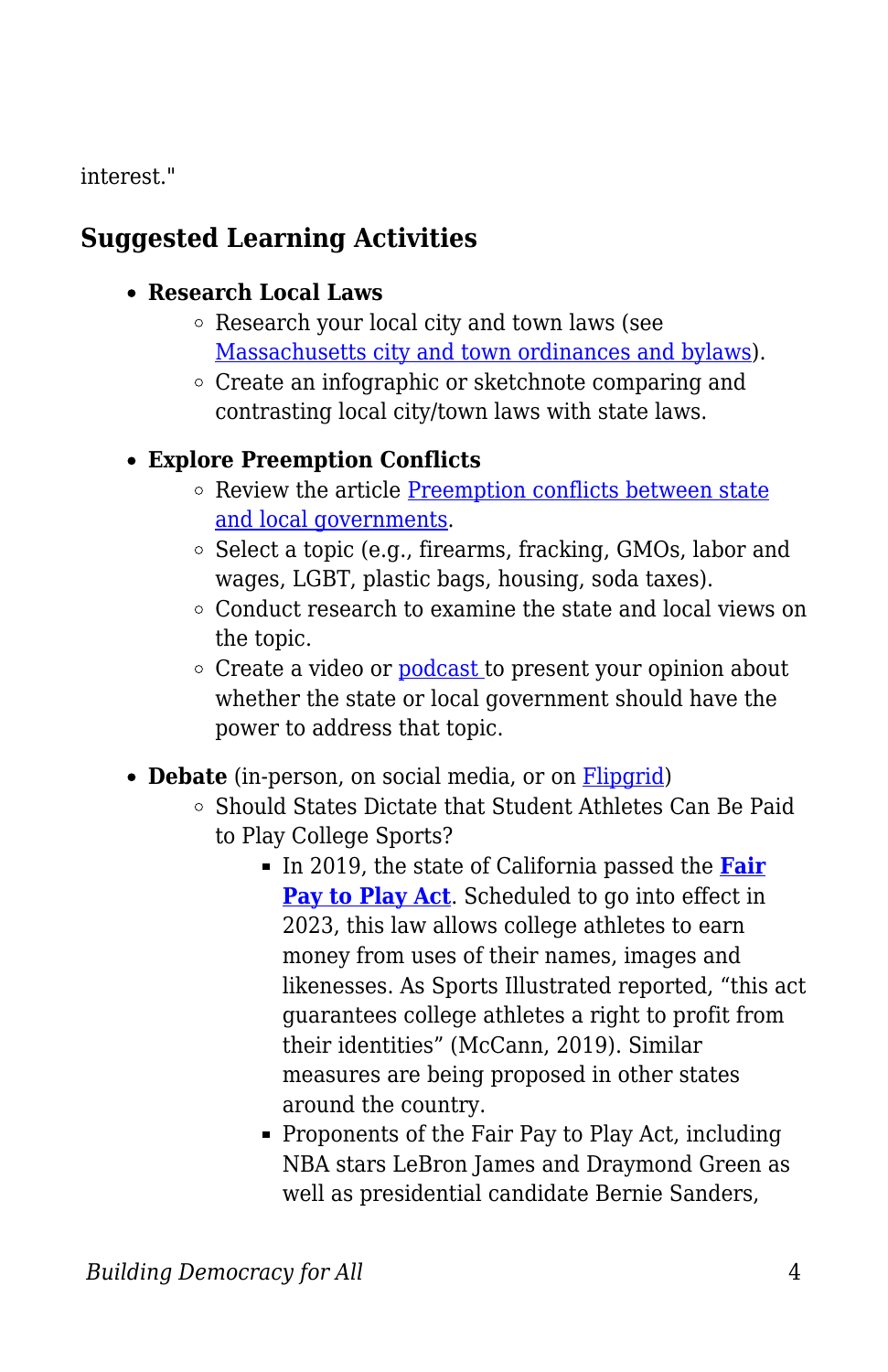believe this legislation will address gross inequities in college sports where coaches, universities, and television networks make huge amounts of money while athletes receive no compensation.

- Opponents including the NCAA (National Collegiate Athletic Association) contend that this law will ruin the college sports by making professionals out of amateur athletes. They also contend California schools will have an unfair advantage in recruiting the best players over schools in the states that do not allow athletes to be paid.
- What are the arguments for and against the Fair Pay to Play Act? Would you vote to adopt or reject this law?

## **2. UNCOVER: COVID-19 Vaccinations, Face Masks, and the** *Jacobson v. Massachusetts* **(1905) Court Case**

The COVID-19 pandemic has generated intense political debates over whether state, local, or national governments can mandate vaccinations as well as require face masks and/or social distancing as public health policies that everyone must follow. From the outset of the pandemic, there has been intense opposition to requiring individuals to get COVID-19 shots by a number of Republican governors and right-wing political groups.

**Vaccines** are "injections" (shots), liquids, pills, or nasal sprays you take to teach the immune system to recognize and defend against harmful germs" ([U.S. National Library of Medicine,](https://medlineplus.gov/childhoodvaccines.html) June 2021).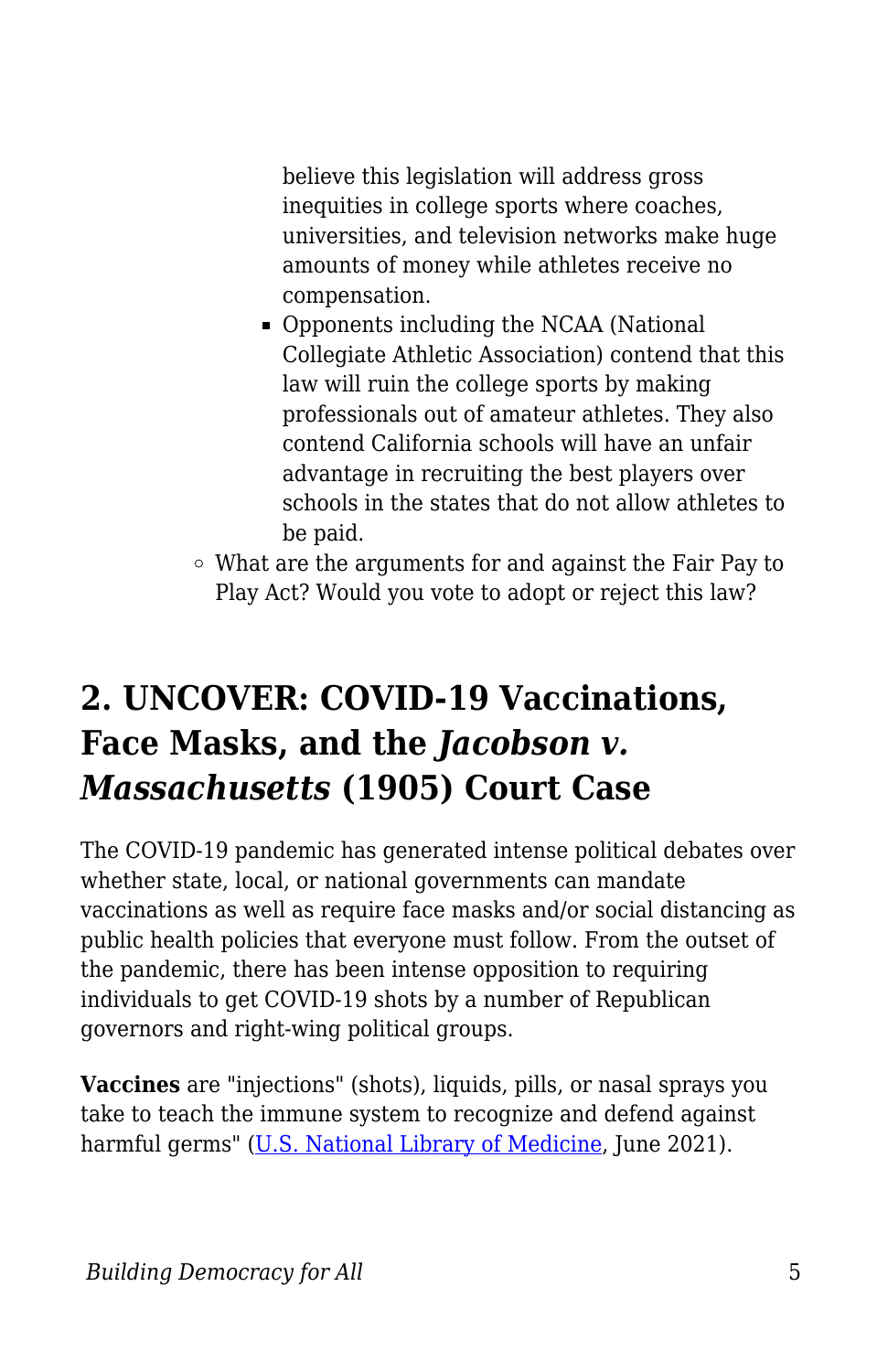The federal government cannot mandate **vaccinations**, but state governments have the authority to do, particularly for health workers, essential employees, and public schoolchildren, because states are required to "provide for the public health, safety, and morals" [\(An](https://fas.org/sgp/crs/misc/LSB10300.pdf) [Overview of State and Federal Authority to Impose Vaccination](https://fas.org/sgp/crs/misc/LSB10300.pdf) [Requirements](https://fas.org/sgp/crs/misc/LSB10300.pdf), Congressional Research Service, May 22, 2019).

In 2021, every state mandates vaccines for children and adults [\(The](https://www.nytimes.com/2021/09/12/us/politics/vaccine-mandates-republicans.html?campaign_id=9&emc=edit_nn_20210915&instance_id=40422&nl=the-morning®i_id=107311066&segment_id=68945&te=1&user_id=8ce044d993bdd968a1727f10429484c0) [New York Times](https://www.nytimes.com/2021/09/12/us/politics/vaccine-mandates-republicans.html?campaign_id=9&emc=edit_nn_20210915&instance_id=40422&nl=the-morning®i_id=107311066&segment_id=68945&te=1&user_id=8ce044d993bdd968a1727f10429484c0), September 14, 2021). To attend school, children are required to be vaccinated for diseases such as flu, measles, mumps, and rubella. Other vaccination policies vary from state to state: you can go here for [State School and Childcare Vaccination Laws](https://www.cdc.gov/phlp/publications/topic/vaccinations.html). No state as of June 2021 is requiring children to have a COVID-19 vaccine to attend school.

As of April 2021, neither states nor the federal government have mandated COVID vaccinations for all citizens, although some private employers have done so. Some colleges are requiring all students to be vaccinated to take on-campus courses in Fall 2021 ([Key Questions](https://www.kff.org/coronavirus-covid-19/issue-brief/key-questions-about-covid-19-vaccine-mandates/) [about COVID-19 Vaccine Mandates,](https://www.kff.org/coronavirus-covid-19/issue-brief/key-questions-about-covid-19-vaccine-mandates/) KFF, April 2021).

The question of whether private employers can require employees to be vaccinated remains unsettled an legal and public policy issue. The U.S. Equal Employment Opportunity Commission (EEOC) has stated that employers can order employees to be vaccinated before returning to face-to-face work. In addition, the Americans with Disabilities Act allows employers to have an employment policy "that an individual shall not pose a direct threat the health or safety of individuals in the workplace," a provision that supports vaccine mandates.

Many companies have chosen to offer incentives and rewards for employees rather than threaten loss of one's job for not getting vaccinated. Incentives include free food and drinks, tickets to amusement parks, paid time off, cash rewards; Major League Baseball offered free tickets to games in June 2021.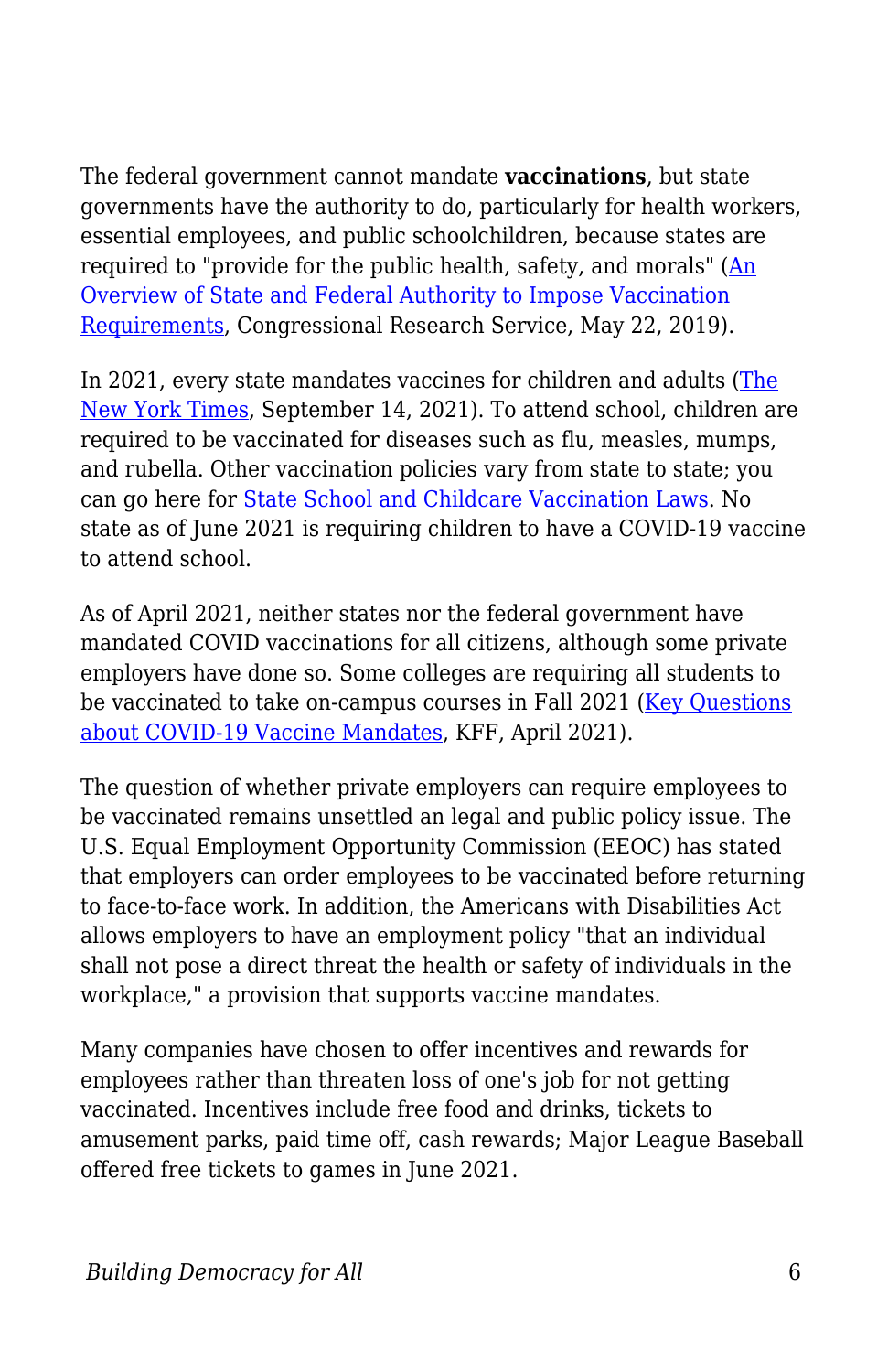States have acted legislatively on both sides of the required vaccine or no required vaccine issue. Some states have chosen to offer prizes and even entry into vaccination lotteries to people who voluntarily get vaccinated; Ohio is giving 5 one million dollar prizes to people who get vaccinated. Montana, by contrast, passed a bill prohibiting employers from requiring employees be vaccinated and the governor issued an executive order against the use of "vaccine passports" [\(NPR,](https://www.npr.org/2021/05/28/1001116485/for-employers-the-law-is-mostly-on-their-side-when-it-comes-to-vaccines) [May 28, 2021\)](https://www.npr.org/2021/05/28/1001116485/for-employers-the-law-is-mostly-on-their-side-when-it-comes-to-vaccines).

## **Polio and Vaccinations**

Polio was one of the 20th century's most feared diseases. A virus that spreads through people-to-people contact (nasal and oral secretions as well as contact with contaminated feces), polio left many people temporarily paralyzed, and in some cases, disabled for life. It mainly affected children under five-years-old. Summer, with its warm weather, was considered "polio season."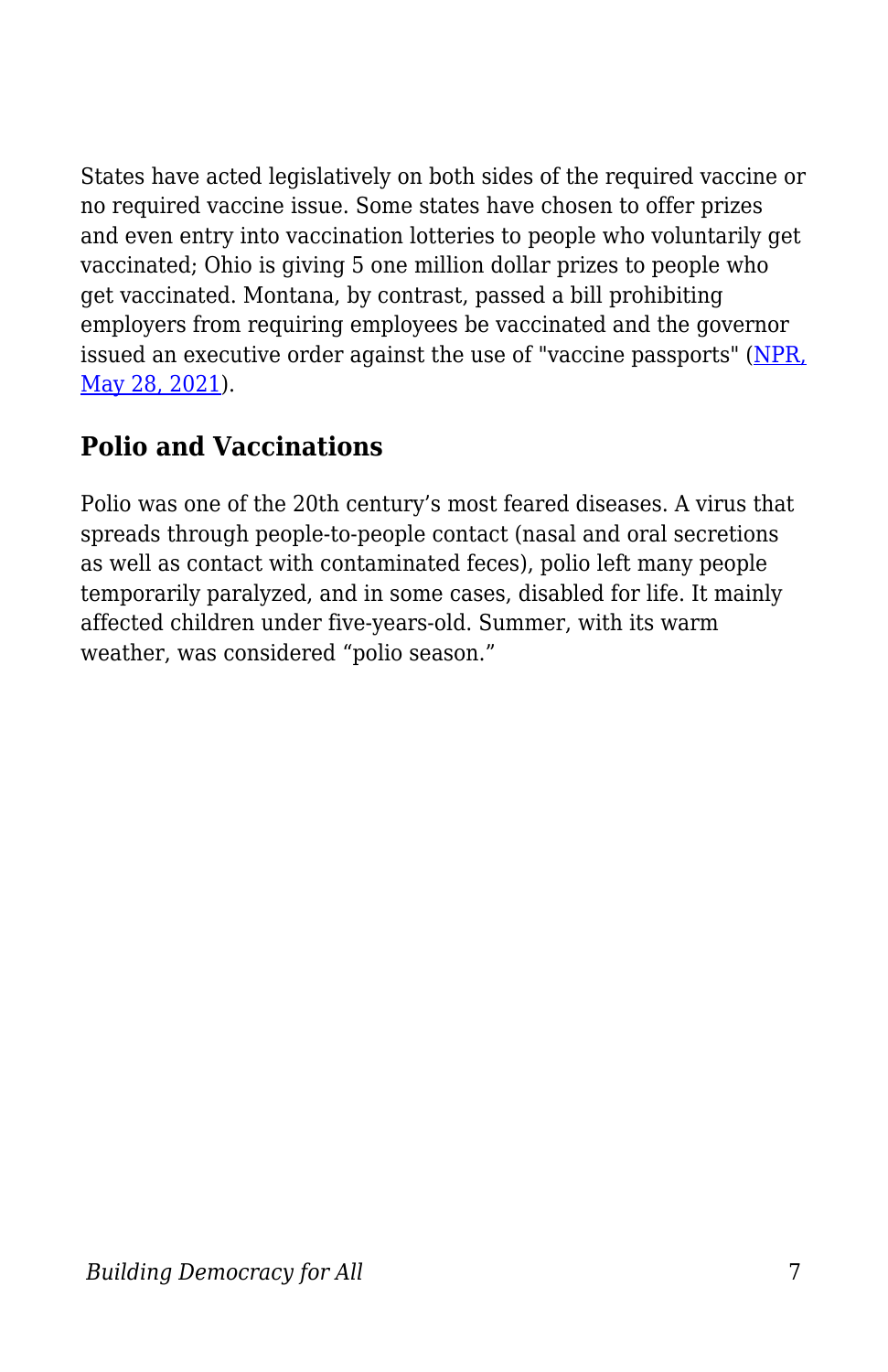

[Salk Polio Vaccine plaque](https://commons.wikimedia.org/wiki/File:Salk_Polio_Vaccine_plaque_-_University_of_Pittsburgh_-_IMG_1435.JPG) by [Daderot](https://commons.wikimedia.org/wiki/User:Daderot) | Public Domain

Present in human populations for thousands of years, Polio reached epidemic proportions in the United States after 1894 ([History of Polio,](https://www.historyofvaccines.org/timeline/polio) College of Physicians of Philadelphia). Franklin Roosevelt, the 32nd President, was diagnosed with the disease in 1921 at age 39 and it shaped the rest of his private and public life [\(FDR and Polio,](https://www.fdrlibrary.org/polio) Franklin D. Roosevelt Presidential Library and Museum). However, other researchers contend that he suffered from Guillain-Barre Syndrome, not polio. The 1952 Polio Epidemic was the worst in U.S. history - 58,000 cases, 3,145 deaths, 21,269 left disabled ([Polio Fact Sheet,](https://www.health.pa.gov/topics/Documents/Diseases%20and%20Conditions/Polio%20.pdf) Pennsylvania Department of Health).

In 1955, a polio vaccine became available following the efforts of many researchers. Jonas Salk led an effort (funded by the March of Dimes organization) to inject 2 million children in the United States. His vaccine proved effective against the disease as did a competing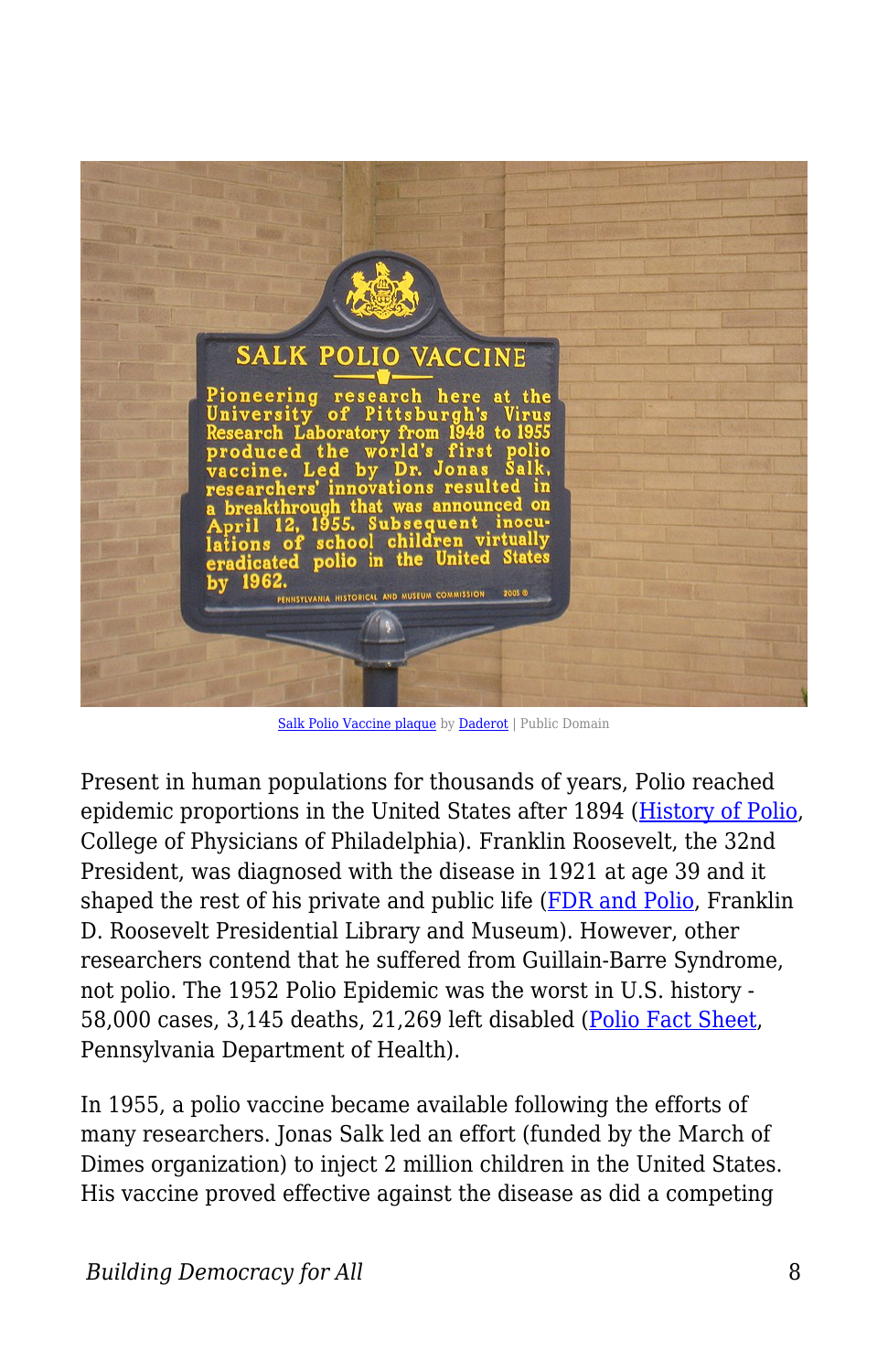oral vaccine developed by Albert Sabin and tested in the Soviet Union.

Vaccinating schoolchildren for the Salk trials was an unprecedented undertaking, noted historian David M. Oshinsky (2005), requiring the cooperation of 14,000 principals, 50,000 teachers, and untold numbers of family members to vaccinate 1.3 million youngsters in a single year. Local parent/teacher groups held meetings with nurses and medical professionals while movies and film strips emphasized the importance of the research. As with COVID-19 vaccines today, there was skepticism and outright disinformation. Walter Winchell, a national radio personality, said the Salk vaccine may be a killer spreading fear and vaccine hesitancy. Many families withdrew from the trials. Still the trials went forward to success. You can watch [Unconditional Surrender](https://www.youtube.com/watch?v=6Nqq1LK9TRI), a 1956 film about the Polio vaccine on YouTube.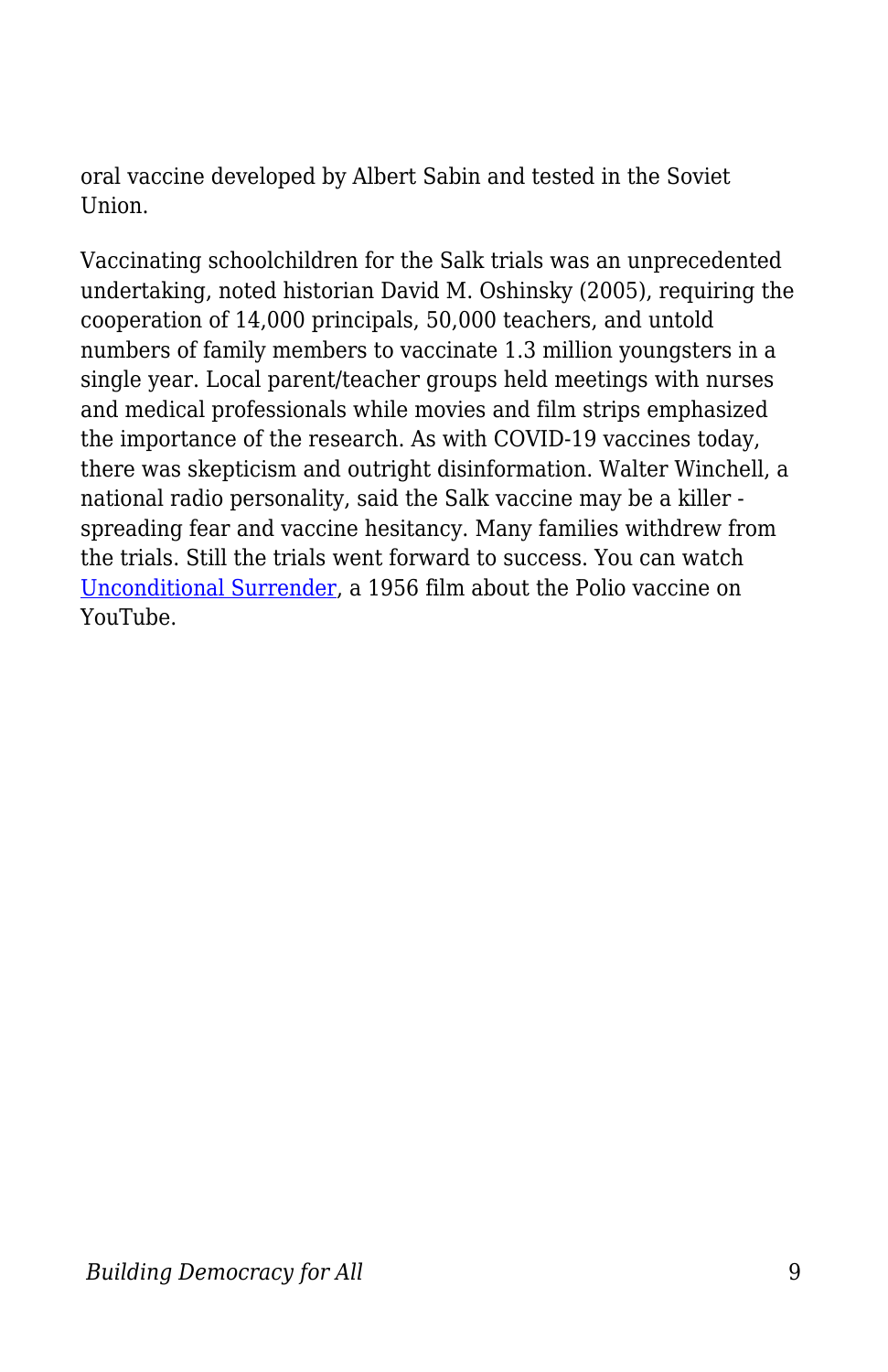

[Watch on YouTube https://edtechbooks.org/-xkY](https://www.youtube.com/embed/6Nqq1LK9TRI?autoplay=1&rel=0&showinfo=0&modestbranding=1)

Polio was declared eliminated in the United States in 1979. Nevertheless, it is still strongly recommended that children receive polio vaccines at 2 months, 4 months, and 6-18 months of age and a booster shot between 4 and 6 years-old.

#### **History of Vaccinations and Inoculations**

Vaccinations and inoculations as a public health policy are not new historically in this country. In the 1720s in colonial Boston, the religious leader Cotton Mather campaigned for inoculation against smallpox, and faced threats including an attempted bombing of his home. Mather had learned about smallpox inoculation from [Onesimus,](https://www.historyofvaccines.org/content/blog/onesimus-smallpox-boston-cotton-mather) a enslaved man from West Africa who received a small dose of the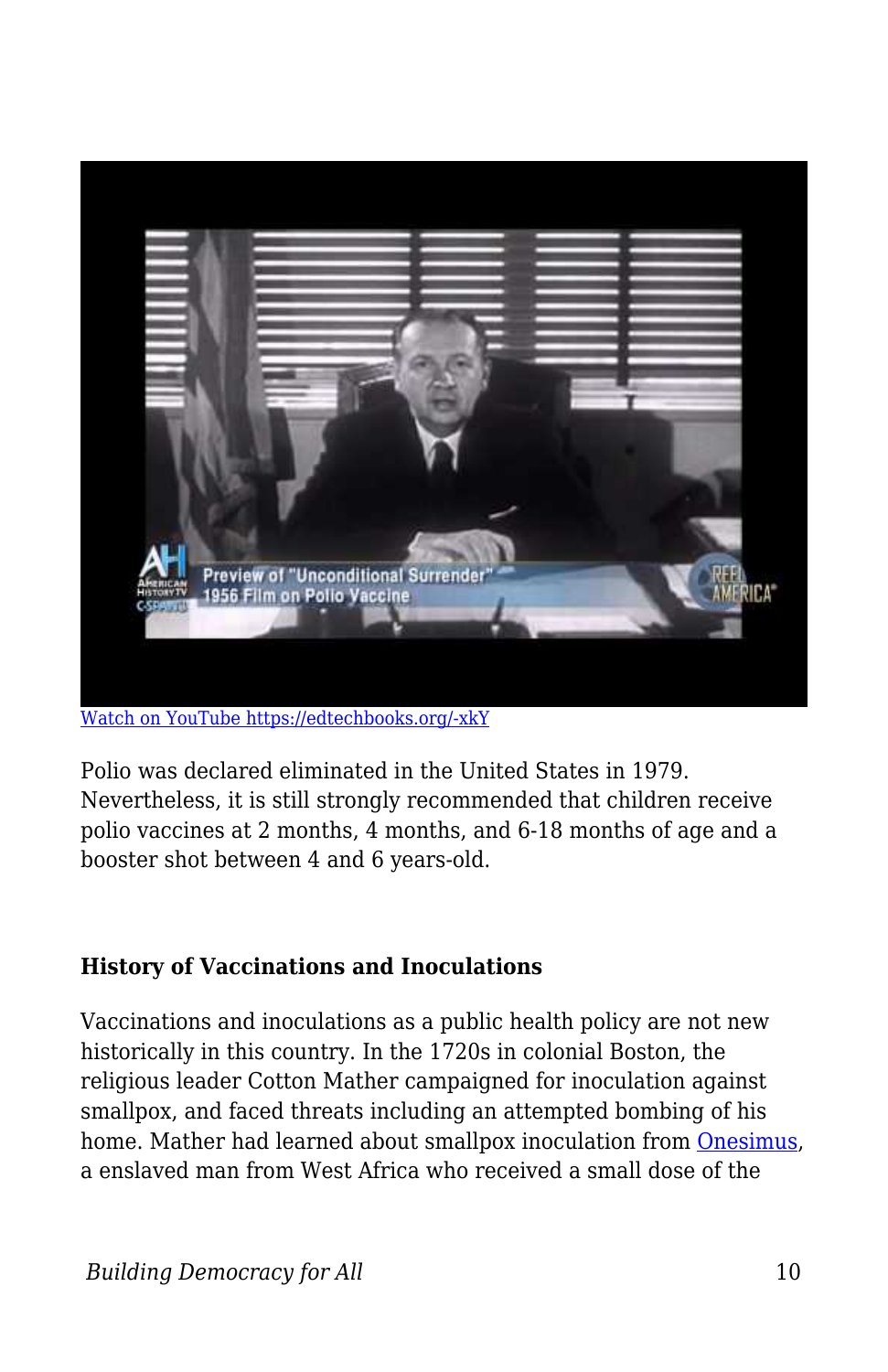disease as a way to gain immunity from it.

In the 1730s, as smallpox swept through Philadelphia, Benjamin Franklin lost his young son to the disease. He became an outspoken advocate of inoculations (see [Benjamin Franklin & Inoculation clip](https://www.youtube.com/watch?v=sGAyD8QU_Wg) from Ken Burns). During the Revolutionary War, George Washington required soldiers in the colonial army to get a smallpox vaccination.



[Watch on YouTube https://edtechbooks.org/-oRIv](https://www.youtube.com/embed/sGAyD8QU_Wg?autoplay=1&rel=0&showinfo=0&modestbranding=1)

In 1809, the town of Milton became the first Massachusetts community to offer free smallpox vaccinations. The town of Milton's action was followed that same year by a state law requiring smallpox vaccination, making Massachusetts the first state in the nation to promote the use of vaccination as a public health policy. Since then, advances in medical science have enabled physicians to use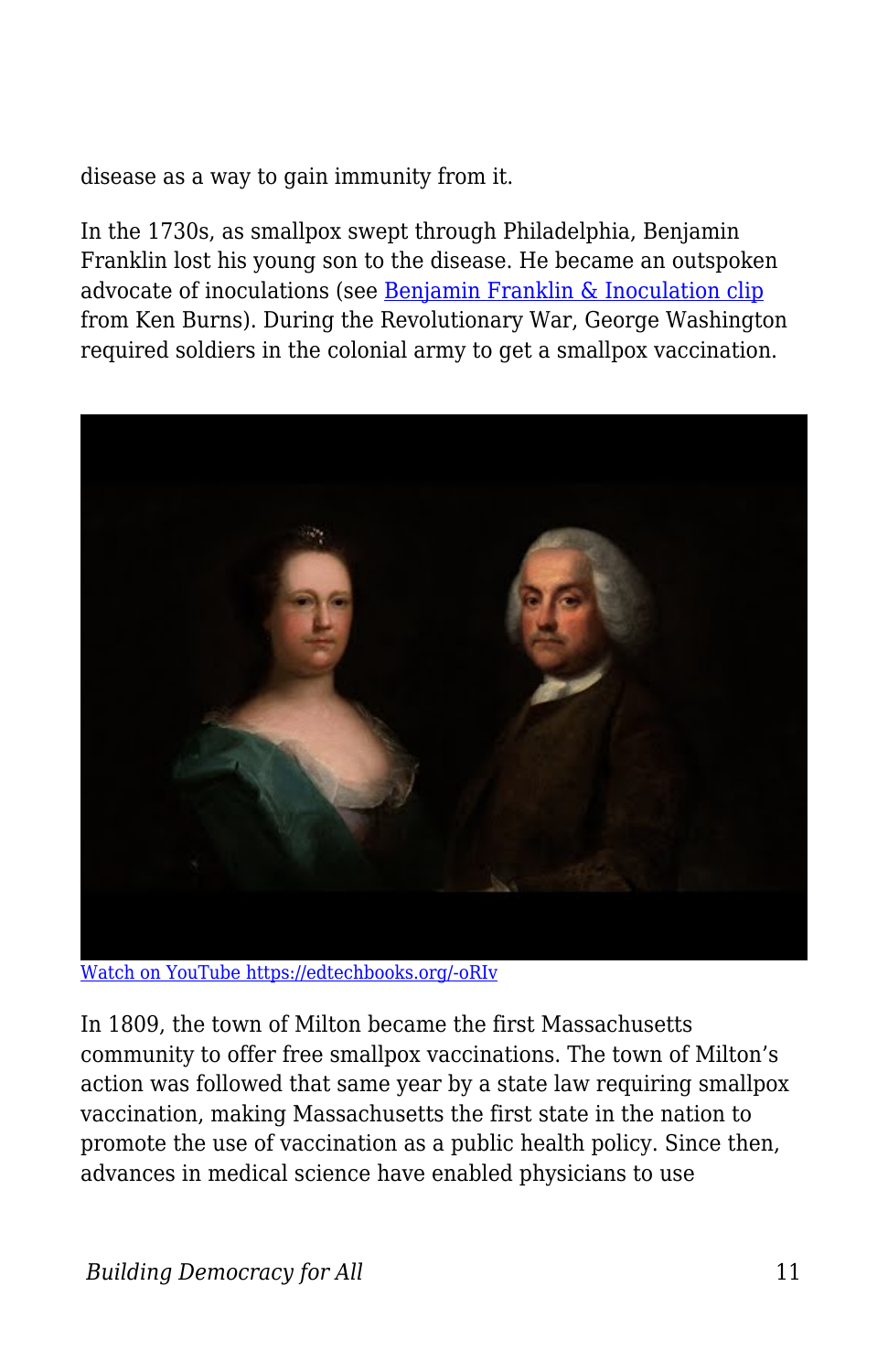vaccinations to treat previously incurable diseases, including Avian Cholera (1879); Rabies (1885); Polio (1955); Measles (1963), and Mumps (1967) [\(Vaccine History: Developments by Year,](https://www.chop.edu/centers-programs/vaccine-education-center/vaccine-history/developments-by-year) Children's Hospital of Philadelphia).



[Nurse immunizing young girl in dress in the1930s](https://commons.wikimedia.org/w/index.php?search=Nurse+immunizing+young+girl+in+dress+in+the1930s&title=Special%3ASearch&go=Go&ns0=1&ns6=1&ns12=1&ns14=1&ns100=1&ns106=1#/media/File:Nurse_immunizing_young_girl_in_dress,_1930), [Mississippi Department of Archives and History](https://www.flickr.com/people/77015680@N05), No Restrictions

In a landmark case, *[Jacobson v. Massachusetts](https://supreme.justia.com/cases/federal/us/197/11/)* (1905), the Supreme Court upheld the authority of states to enforce compulsory vaccination laws, confirming the "state's duty to guard and protect . . . the safety and health of the people." Wrote the Court, "Upon the principle of self-defense, of paramount necessity, a community has the right to protect itself against an epidemic of disease which threatens the safety of its members" (quoted in [Face-Covering Requirements](https://www.acslaw.org/expertforum/face-covering-requirements-and-the-constitution/) [and the Constitution,](https://www.acslaw.org/expertforum/face-covering-requirements-and-the-constitution/) Price & Diaz, American Constitution Society, June 2, 2020).

Today kindergarten through 12th grade students in every state and the District of Columbia are required to be vaccinated for measles,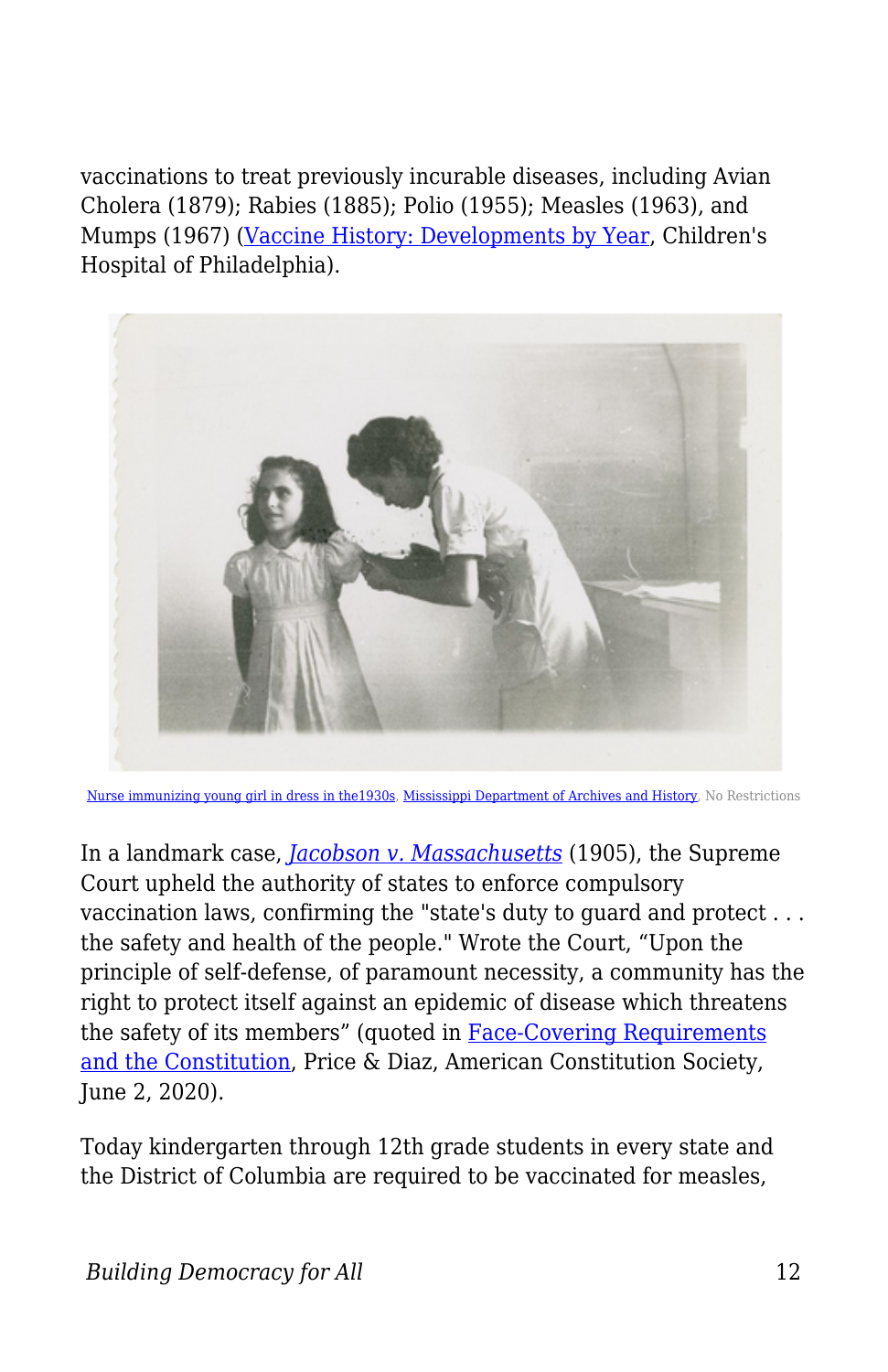mumps, and rubella; children in Massachusetts must be immunized with DTaP/Tdap, polio, MMR, Hepatitis B, and Varicella vaccines. Mandatory vaccinations for public school students are based on a 1922 Supreme Court ruling in the case *[Zucht v. King](https://www.originalsources.com/Document.aspx?DocID=7RLFK14XM3QB5W2)*. Religious and medical exemptions are granted to individuals and families in a small number of cases.

#### **Masks and Face-Coverings**

Mask-wearing is and has been a contested public policy. During the 1918-1919 influenza pandemic, there were mask-wearing ordinances, particularly in states in the western part of the United States, including the cities of San Francisco, Seattle, Oakland, Sacramento, Denver, Indianapolis, and Pasadena. Masks were of poor quality by today's standards; people wore gauze or other similarly light fabrics (learn more: [The Flu in San Francisco](https://www.pbs.org/wgbh/americanexperience/features/influenza-san-francisco/) from PBS American Experience).



[Georgia Tech football game 1918 during Spanish Flu](https://commons.wikimedia.org/wiki/File:Georgia_Tech_football_game_1918_during_Spanish_Flu.jpg) by Thomas Carter, public domain

*Building Democracy for All* 13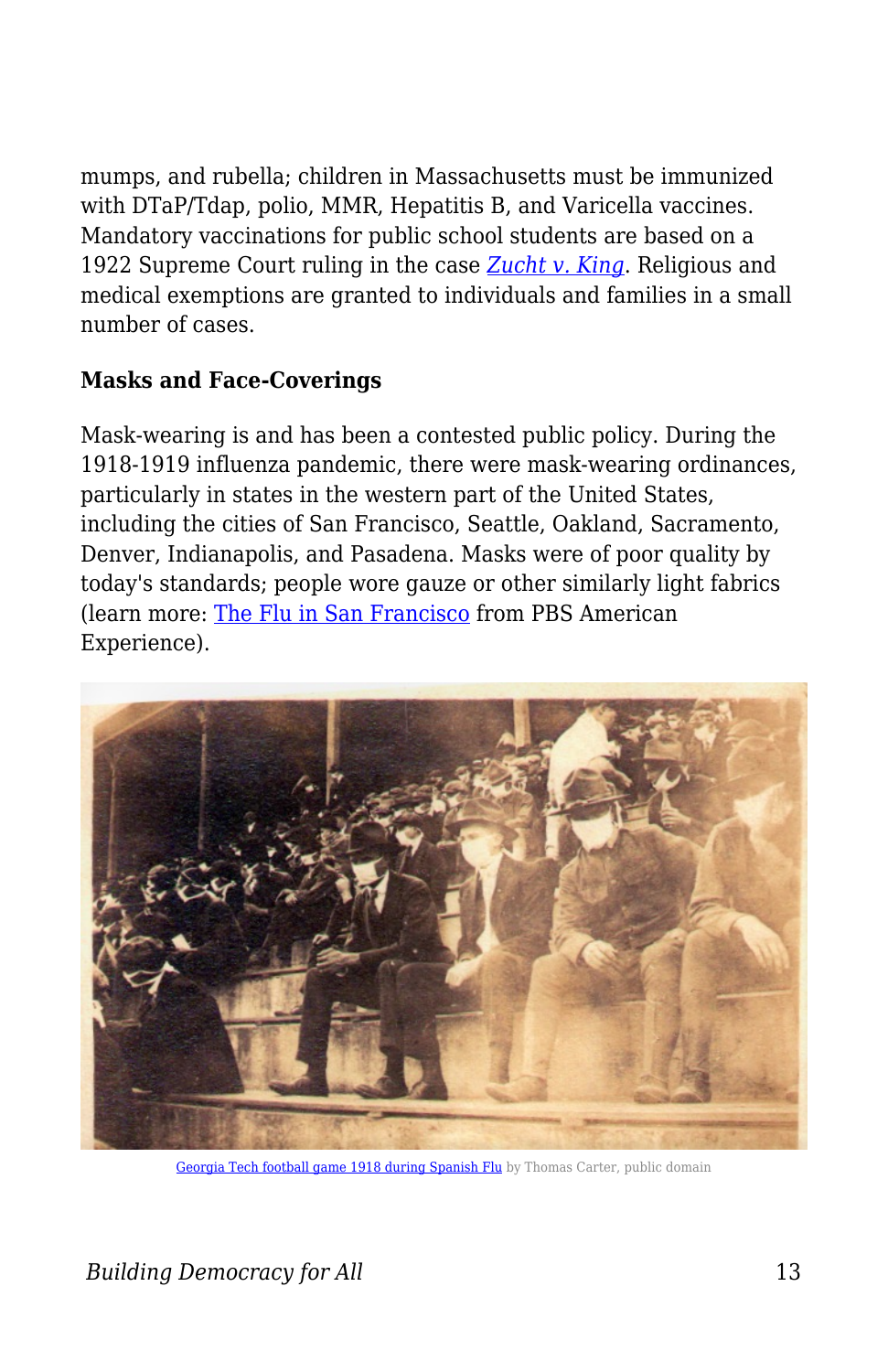Though enforcement of mask-wearing rules was relatively lax, there were citations and fines. There was also organized resistance, including the Anti-Mask League of 1919. For more on this hidden history, explore ["The Mask Slackers of 1918,"](https://www.nytimes.com/2020/08/03/us/mask-protests-1918.html) The New York Times (August 3, 2020).

In 2020, opposition to mask-wearing became a centerpiece of Donald Trump's unsuccessful campaign for a second term as President. Groups across the country opposed mask-mandates - citing disruption for businesses and violations of personal liberties. In some places, reactions were extreme - there were credible threats against the life of Michigan Governor Gretchen Whitmer for her responses to the pandemic in that state.

Can the President or Congress enact a nationwide mask mandate? The independent [Congressional Research Service concluded](https://crsreports.congress.gov/product/pdf/LSB/LSB10530) [Yes \(](https://crsreports.congress.gov/product/pdf/LSB/LSB10530)August 6, 2020), each branch has authority to do so, although the political will may not be there for this to happen. At present, maskwearing essentially depends on people's willingness to cooperate with requests to do so. As of December 2, 2020, 37 states have mandated face covering in public - meaning both public indoor and outdoor spaces.

Left undecided is what to do with those who choose not to comply with mask mandates. There could be fines for individuals not wearing face covering or fines and suspensions for businesses that serve customers without masks. Such penalties exist already for individuals caught not wearing seat belts or not observing smoking bans or businesses who sell alcohol or cigarettes to underage buyers.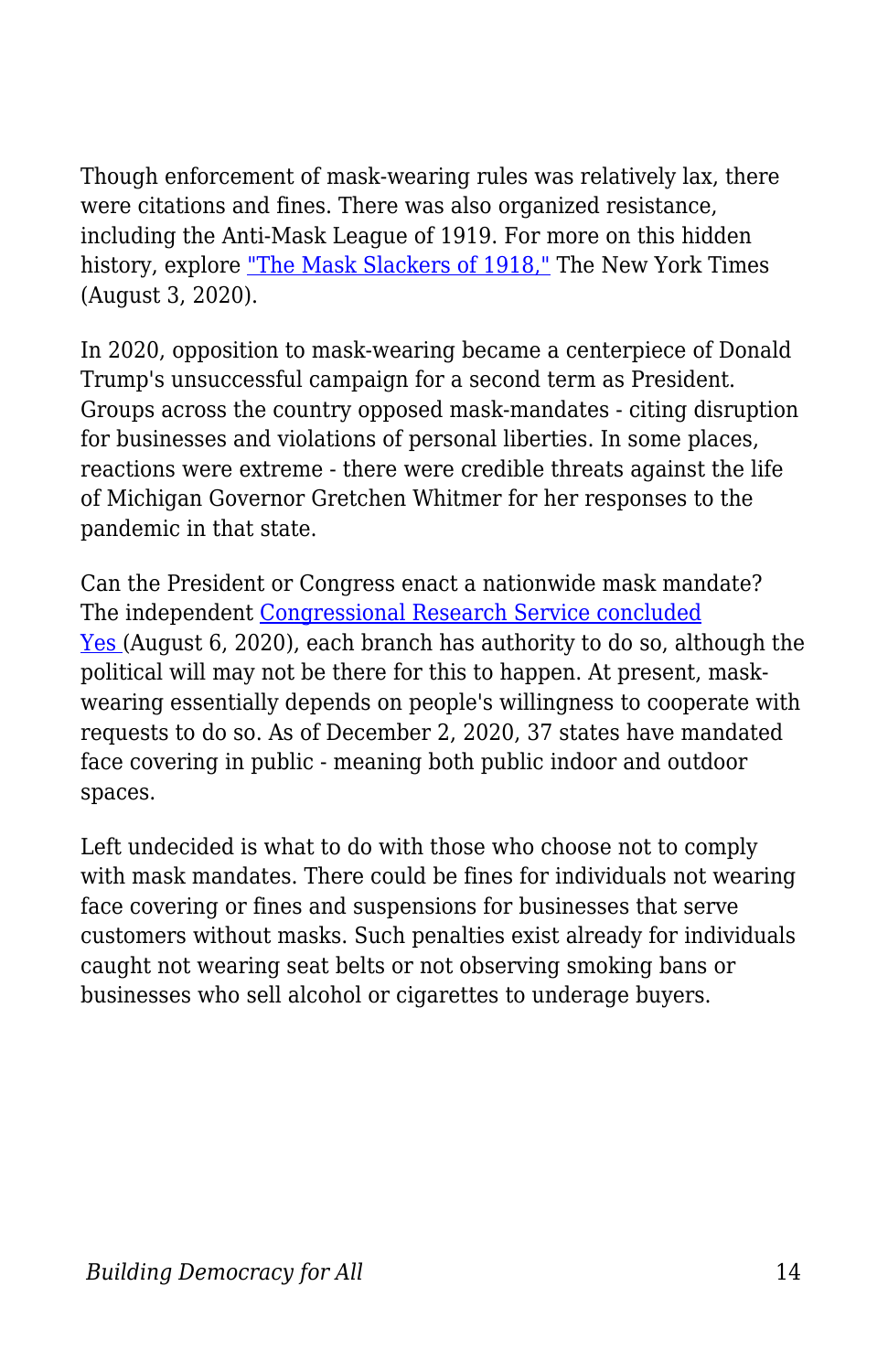## **Media Literacy Connections: Trusted Messengers, the Media and the Pandemic**

Since the power of governments to compel vaccination is limited, public health officials, including Dr. Anthony Fauci, Director of the U.S. National Institute of Allergy and Infectious Diseases and the chief medical advisor to the President, began emphasizing **trusted messengers** as a way to combat the spread of COVID-19 by increasing vaccinations among unvaccinated groups. A trusted media messenger is a person or organization that people respect, believe, and will follow its recommendations. In July, the 18-year-old actress and singer Olivia Rodrigo joined the President to urge young people (at the time only 42% of those 18 to 24 were fully vaccinated) to get their shots.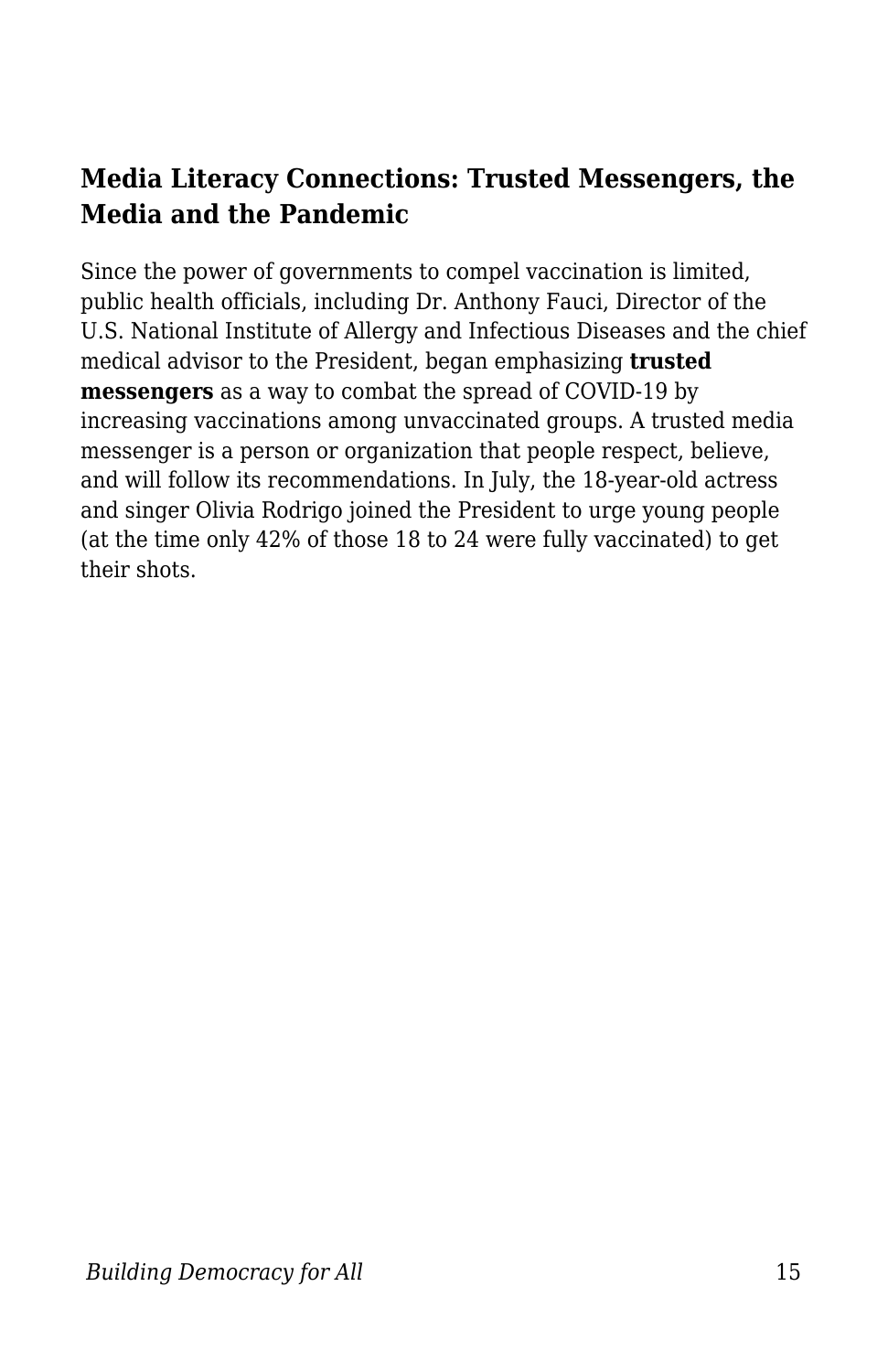#### 17 Joe Biden Retweeted



#### President Biden @ @ POTUS · Jul 14

United States government official

Thanks for stopping by, Olivia, and for using your voice to urge young people to get vaccinated. If we all do our part and get the COVID-19 vaccine, we can defeat this virus once and for all. Let's do this.



Tweet from @POTUS account

People do listen to someone they trust, including family members, friends, local community leaders, pastors or priests, celebrities, doctors, and even television or radio personalities. But there is no single source of trusted information about the virus and vaccinations whose advice most people will follow.

Who are your trusted messengers about the pandemic?

In this activity, you will examine the media messages of different individuals and organizations in your school and community to assess how they are seeking to influence people's thinking and behaviors. Then, you will propose ways to deliver trusted messages to young people.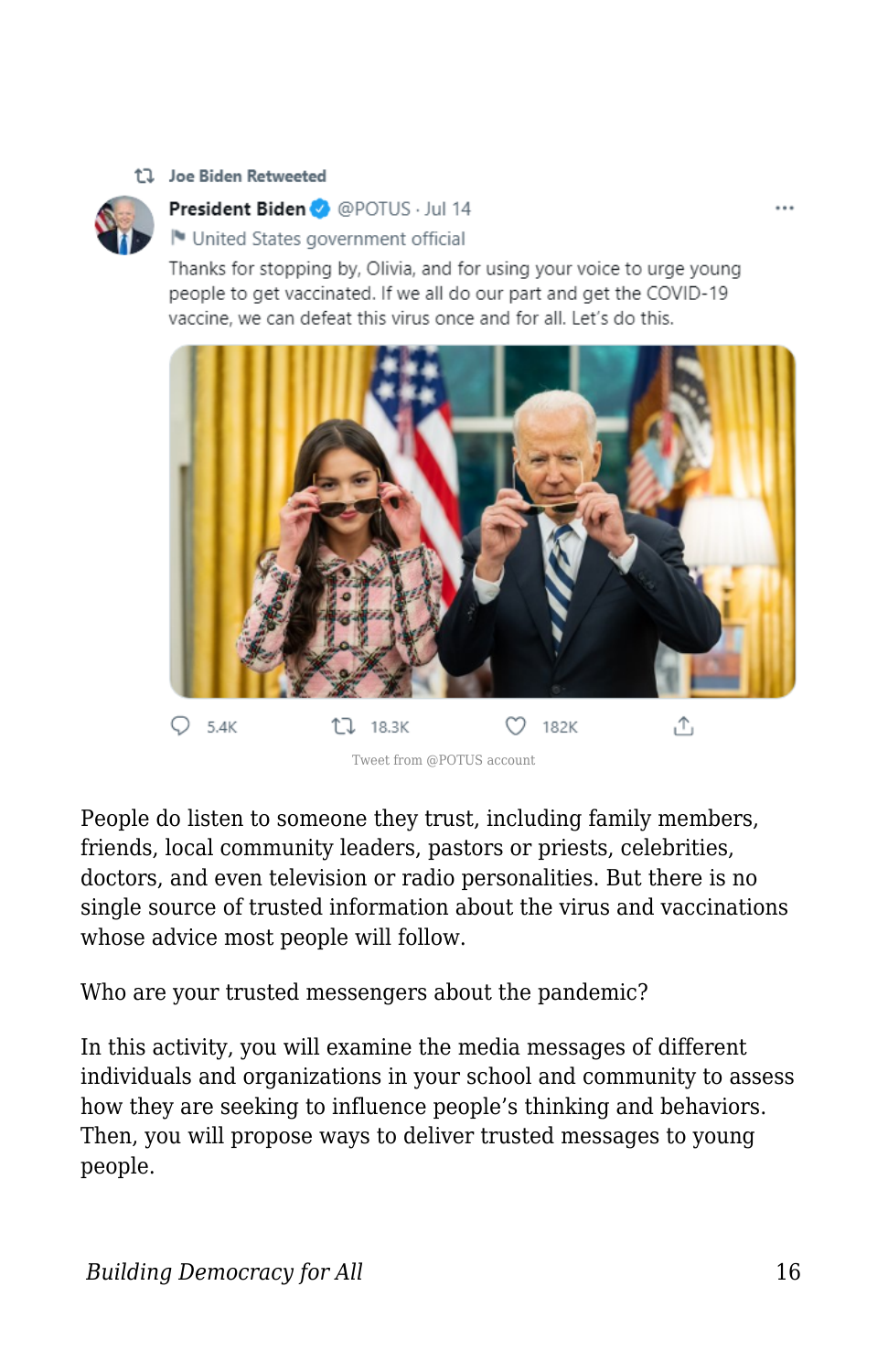- **[Activity 1: Analyze Pandemic Media Messengers in Your](https://edtechbooks.org/mediaandciviclearning/trusted_messengers) [Community](https://edtechbooks.org/mediaandciviclearning/trusted_messengers)**
- **[Activity 2: Propose Ways to Deliver Trusted Messages to](https://edtechbooks.org/mediaandciviclearning/trusted_messengers) [Young People](https://edtechbooks.org/mediaandciviclearning/trusted_messengers)**

## **Suggested Learning Activity**

#### **Evaluate and Respond**

- Evaluate the vaccine/mask-mandate stance of local and state officials as well as the administrators of the school you attend.
- Then write a letter of PRAISE or PROTEST (or create a [PSA\)](https://www.govtech.com/education/news/How-to-Create-the-Perfect-Public-Service-Announcement.html) based on your findings.

### **Write a Public Policy Memo**

- After exploring the online resources for the history of pandemics and vaccines listed in the section below, consider the following:
	- Should a local, state, or federal government have the power to require people to get a COVID-19 vaccine?
	- Should students in schools be required to receive such a vaccine?
	- What response should schools take if students or their families refuse vaccinations?
- Turn your public policy memo into an animated whiteboard video using the *[Explain Everything](https://explaineverything.com/)* or *[ShowMe](https://www.showme.com/)* apps.

### **Online Resources on the History of Pandemics and Vaccines**

WIKI PAGE: [The 1918 Pandemic and Other Plagues in History](http://resourcesforhistoryteachers.pbworks.com/w/page/125069882/The%201918%20Influenza%20Pandemic%20and%20other%20Plagues%20in%20History)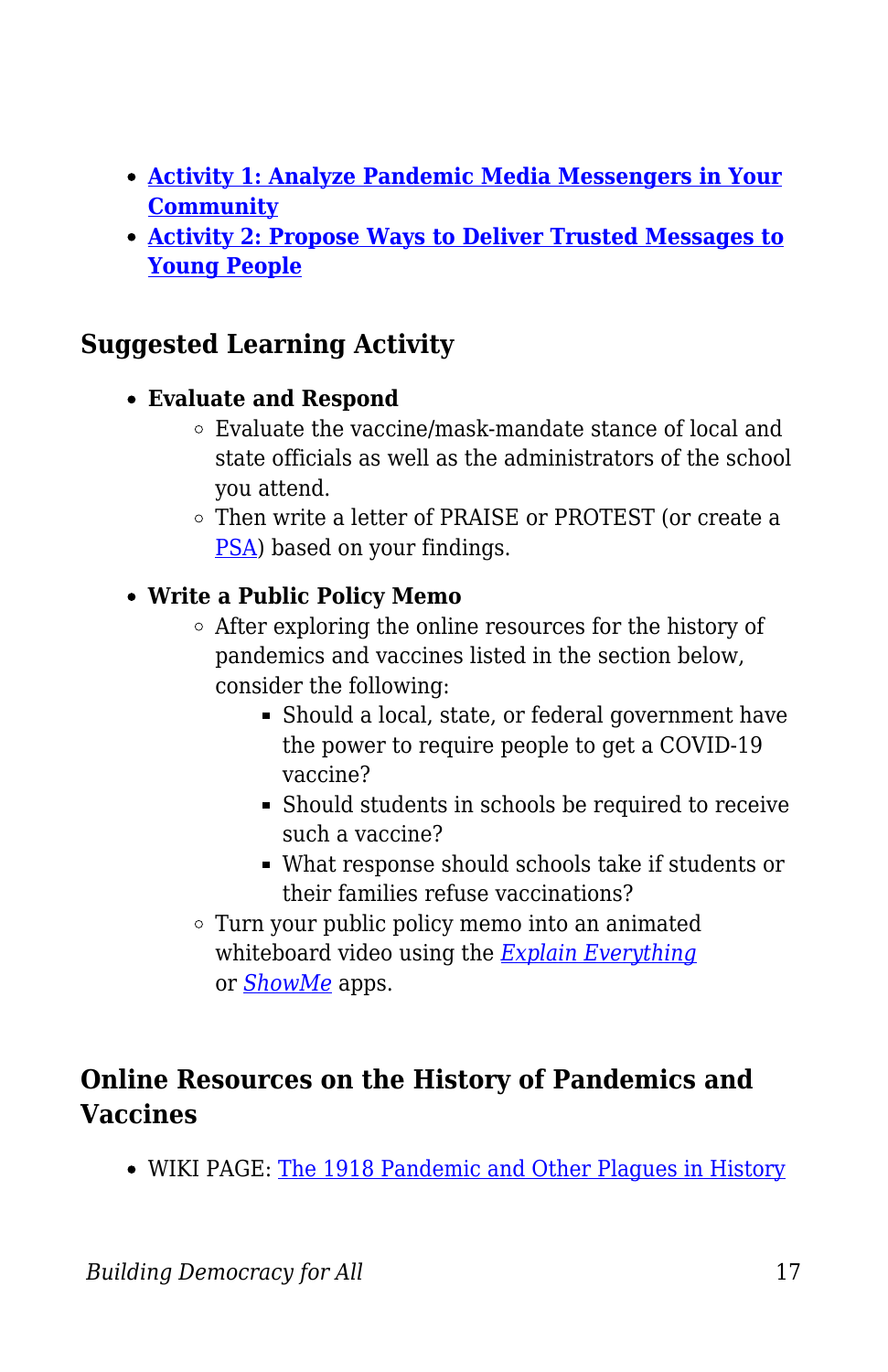- [History of Vaccine Safety,](https://www.cdc.gov/vaccinesafety/ensuringsafety/history/index.html) Centers for Disease Control and Prevention
- [Making the Vaccine Decision](https://www.cdc.gov/vaccines/parents/vaccine-decision/index.html)
- [Just How Safe Are Vaccines? Here are the Numbers,](https://www.livescience.com/57488-vaccine-safety-numbers.html) LiveScience (January 12, 2017)
- [California Court of Appeals Rejects Challenge to Vaccine Law](http://blog.petrieflom.law.harvard.edu/2018/07/30/california-court-of-appeal-rejects-challenge-to-vaccine-law/), Bill of Health, Harvard Law (July 30, 2018)
- [The History of Vaccines,](https://www.historyofvaccines.org) College of Physicians of Philadelphia
- [What the Supreme Court Has Said About Mandating Vaccines](https://www.historyofvaccines.org/content/blog/jacobson-v-massachusetts-reiss) [for School: Jacobson v. Massachusetts](https://www.historyofvaccines.org/content/blog/jacobson-v-massachusetts-reiss)
- [Jacobson v. Massachusetts: It's Not Your Great-Great-](https://www.ncbi.nlm.nih.gov/pmc/articles/PMC1449224/)[Grandfather's Public Health Law](https://www.ncbi.nlm.nih.gov/pmc/articles/PMC1449224/), National Library of Medicine
- [School Immunizations and Religious and Medical Exemptions](https://www.mass.gov/service-details/school-immunizations) [by County in Massachusetts](https://www.mass.gov/service-details/school-immunizations)

## **3. ENGAGE: What Single-Use Plastic Items Should Local Governments Ban to Help Save the Environment?**

In the article [How Plastics Contribute to Climate Change](https://www.yaleclimateconnections.org/2019/08/how-plastics-contribute-to-climate-change/), Claire Arkin commented "Plastic pollution is not just an oceans issue. It's a climate issue and it's a human health issue," (Bauman, 2019, para. 2). The creation, use, and incineration of **plastics has a significant impact on the environment,** including using up finite fossil fuels, increasing greenhouse gas emissions, filling up landfills, increasing the number of pollutants in the air, and harming or killing animals.

Experts, including the 2018 [United Nations Intergovernmental Panel](https://www.ipcc.ch) [on Climate Change](https://www.ipcc.ch), agree that urgent governmental action—nationally, internationally, and locally—is needed to try and **reverse the effects of human impact on the environment**. People, as well as governments, are concerned about climate change and global warming. A 2018 study by researchers from Yale University and George Mason University found that "seven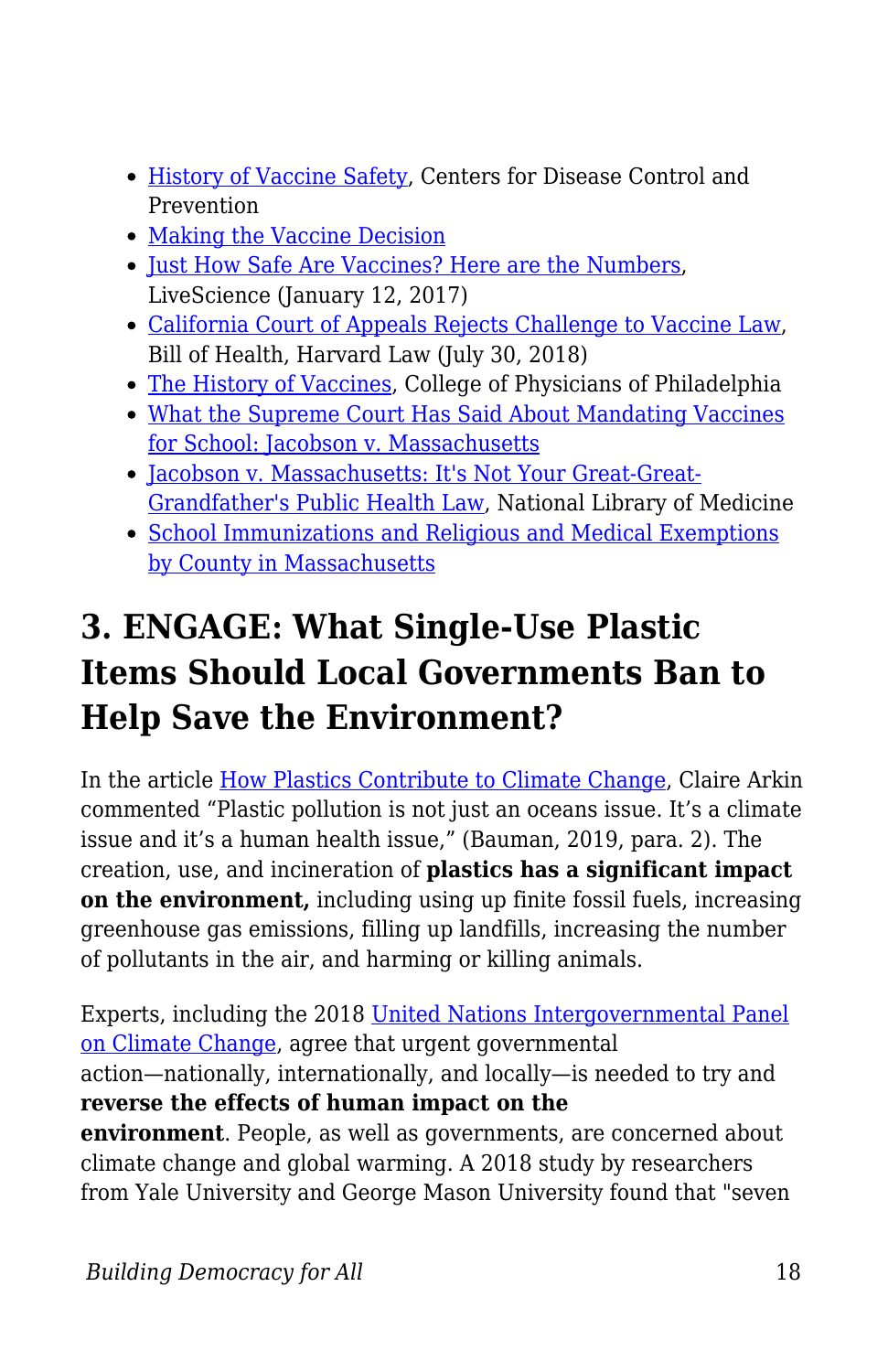in ten Americans (73%) think global warming is happening, an increase of ten percentage points since March 2015; six in ten understand it is human-caused" [\(Climate Change in the American](https://climatecommunication.yale.edu/wp-content/uploads/2019/01/Climate-Change-American-Mind-December-2018.pdf)  $Mind$ , p. 3).</u>

In response, local and state governments across the country are adopting laws intended to help save the environment. Establishing rules and regulations about **single-use plastic containers** is one place to begin addressing climate change. *National Geographic* reports that nearly half the plastic ever made has been produced since 2000 while less than a fifth of plastic trash is recycled ([Parker, 2018\)](https://www.nationalgeographic.com/news/2018/05/plastics-facts-infographics-ocean-pollution/). Worldwide, one million plastic bottles are purchased every minute, 91% of which are not recycled [\(Nace, 2017](https://www.forbes.com/sites/trevornace/2017/07/26/million-plastic-bottles-minute-91-not-recycled/#2ad02ed2292c)). In the United States, one billion toothbrushes (most of which are plastic and not biodegradable) are discarded every year ([Goldberg, 2018\)](https://medium.com/the-whole-family-happiness-project/changing-the-world-one-toothbrush-at-a-time-6aa3f7926b48).

More than 300 communities in California, Hawaii, Puerto Rico, and American Samoa, and 55 countries have banned or charge fees for the **single-use plastic bags** (Funkhouser, 2019). New York State's plastic bag ban will go into effect in March 2020.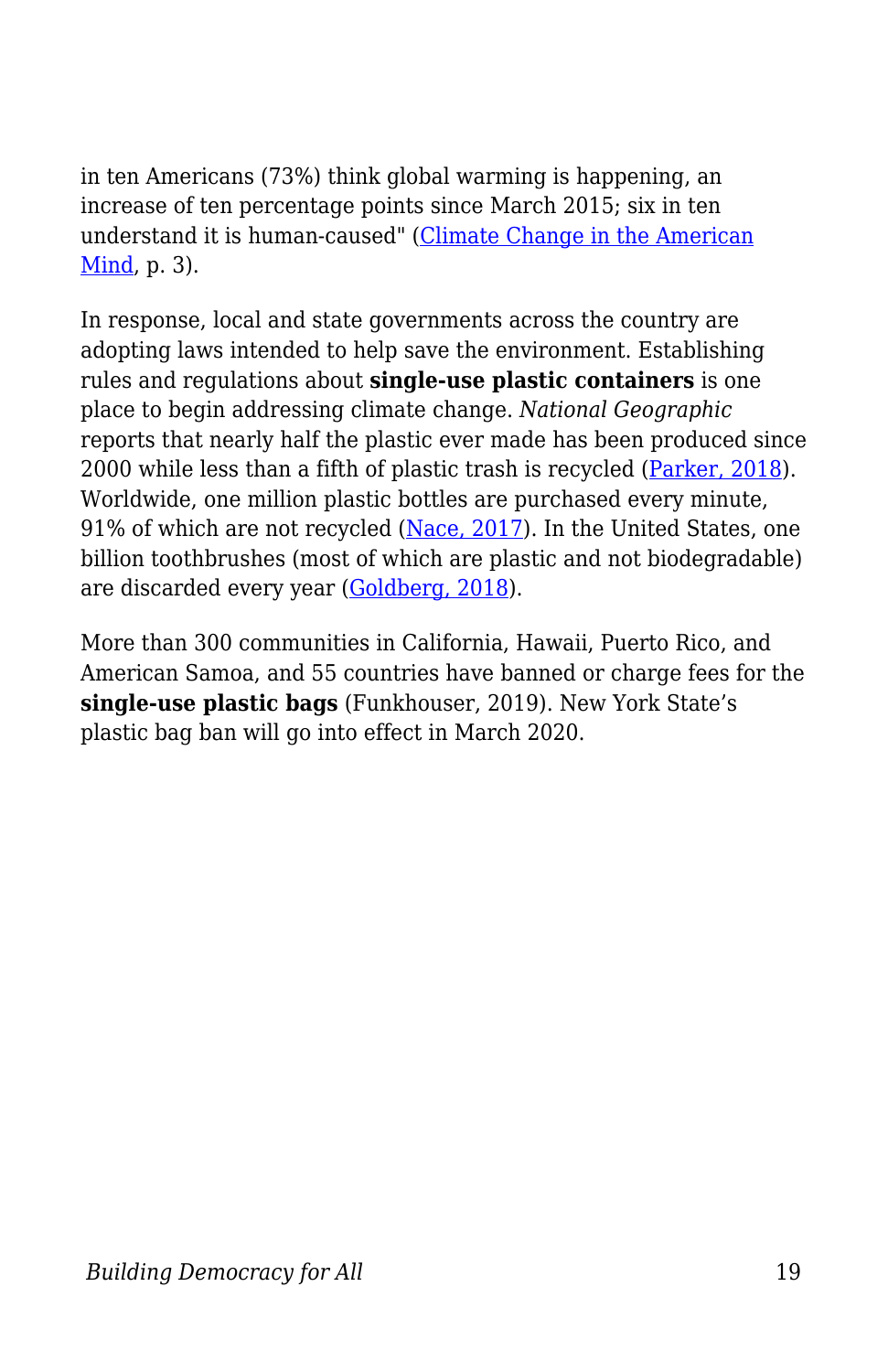

[Portland, Oregon Plastic Bag Ordinance](https://commons.wikimedia.org/w/index.php?search=Portland%2C+Oregon+Plastic+Bag+Ordinance&title=Special%3ASearch&go=Go&ns0=1&ns6=1&ns12=1&ns14=1&ns100=1&ns106=1#/media/File:Are_you_reusable_bag_ready_-_Target_Portland_plastic_bag_ban_ordinance_(16803680204).jpg), by [Tony Webster](https://www.flickr.com/people/87296837@N00), licensed under [CC BY 2.0](https://creativecommons.org/licenses/by/2.0)

## **Other Government Actions to Address Climate and Environment**

National, state and local governments are taking multiple steps to respond to the climate and environment crisis:

- It is estimated 500 million **plastic straws** are used and thrown away daily in the U.S. In response, communities in California, Washington, New Jersey, Florida and Massachusetts have banned plastic straws.
- The city of Cambridge, Massachusetts has become the first city in the country to mandate climate warnings on gas pumps. The goal is to make drivers think about the impacts of gasoline consumption right at the point of purchase.
- Climate researchers urge local governments to charge property owners for leaf and brush pickups, restrict use of leaf blowers,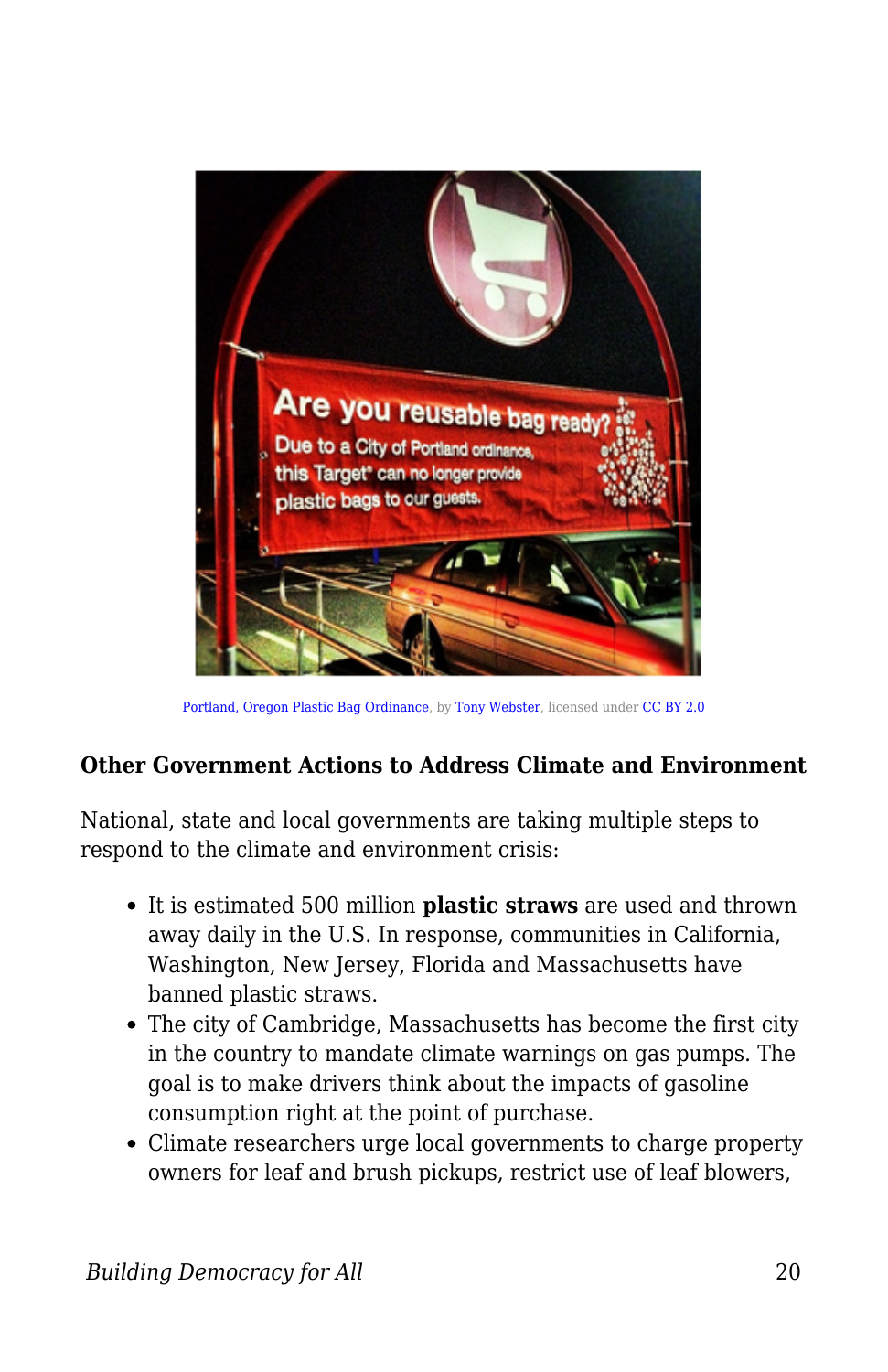and plant more trees, shrubs, and grasses ([Yale Climate](https://yaleclimateconnections.org/2019/06/state-and-local-governments-seeking-climate-change-solutions-have-plenty-of-options/) [Connections,](https://yaleclimateconnections.org/2019/06/state-and-local-governments-seeking-climate-change-solutions-have-plenty-of-options/) 2019).

- California and Washington state have taken a lead on requiring net-zero buildings with solar panels, high efficiency windows and insulation, and reduced gas-powered systems [\(Audobon](https://www.audubon.org/magazine/fall-2019/how-state-and-local-governments-are-leading-way) [Magazine](https://www.audubon.org/magazine/fall-2019/how-state-and-local-governments-are-leading-way), Fall 2019).
- In July 2021, the European Union proposed a sweeping **carbon border tax** to address greenhouse gas emissions. A carbon border tax is a tariff (or fee) placed on products a country imports from countries that are not aggressively implementing policies to protect climate and the environment.

Which of these actions do you think will be most effective and why? What other actions would you propose be taken?

## **Media Literacy Connections: Environmental Campaigns Using Social Media**

Environmental and climate justice organizations make extensive use of Twitter, Facebook, YouTube, Instagram and many other social media platforms to communicate their ideas for sustainability and change to wide audiences. For instance, take a look at [The Majestic](https://www.youtube.com/watch?v=GLgh9h2ePYw&t=21s) [Plastic Bag](https://www.youtube.com/watch?v=GLgh9h2ePYw&t=21s) video from Heal the Bay, which has nearly 3 million views, and the [Shorty Social Good Awards](https://shortyawards.com/category/2nd-socialgood/env-sustainability), which feature several social media campaigns that successfully "promote, protect, and preserve our environment" (para. 1).

However, while environmental and climate justice organizations put funding into media production and social media initiatives to create change and spread awareness, local and state governments rarely do the same.

How can you help your local or state government promote one of their environmental policies so that it gains momentum?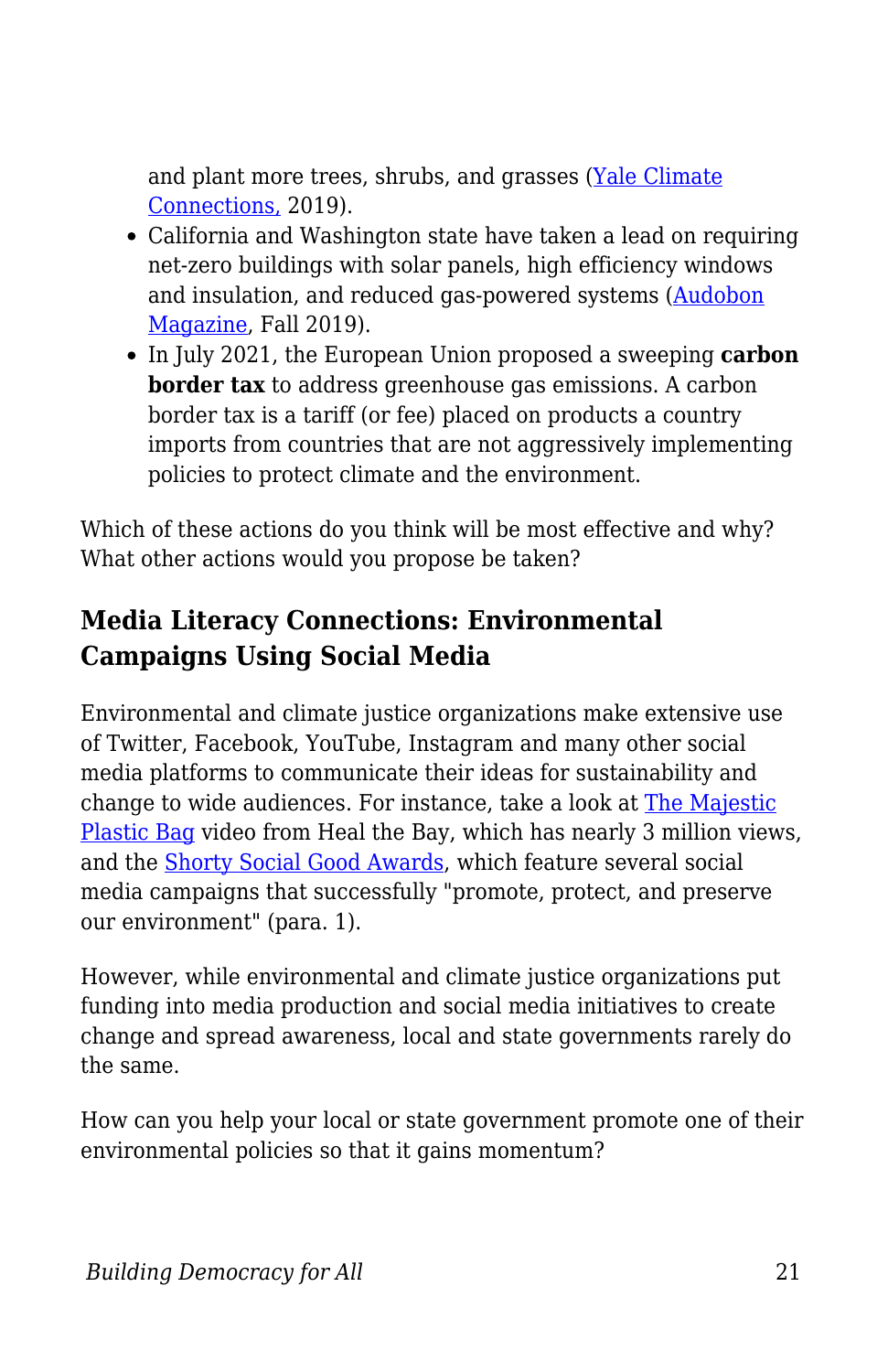In this activity, you will serve as a digital media expert who is tasked with improving your local or state government's use of multimedia and social media for environmental policies.

**[Activity: Design an Environmental Awareness Campaign](https://edtechbooks.org/mediaandciviclearning/environmental_campaign) [for Your Local or State Government](https://edtechbooks.org/mediaandciviclearning/environmental_campaign)**



[Watch on YouTube https://edtechbooks.org/-BnYq](https://www.youtube.com/embed/GLgh9h2ePYw?autoplay=1&rel=0&showinfo=0&modestbranding=1)

### **Suggested Learning Activities**

- **Write a Public Policy Brief**
	- $\circ$  Compose a [public policy brief](https://writingcenter.unc.edu/tips-and-tools/policy-briefs/) for a new environmental policy that local or state governments should enact.
		- Provide evidence of the problem, policies currently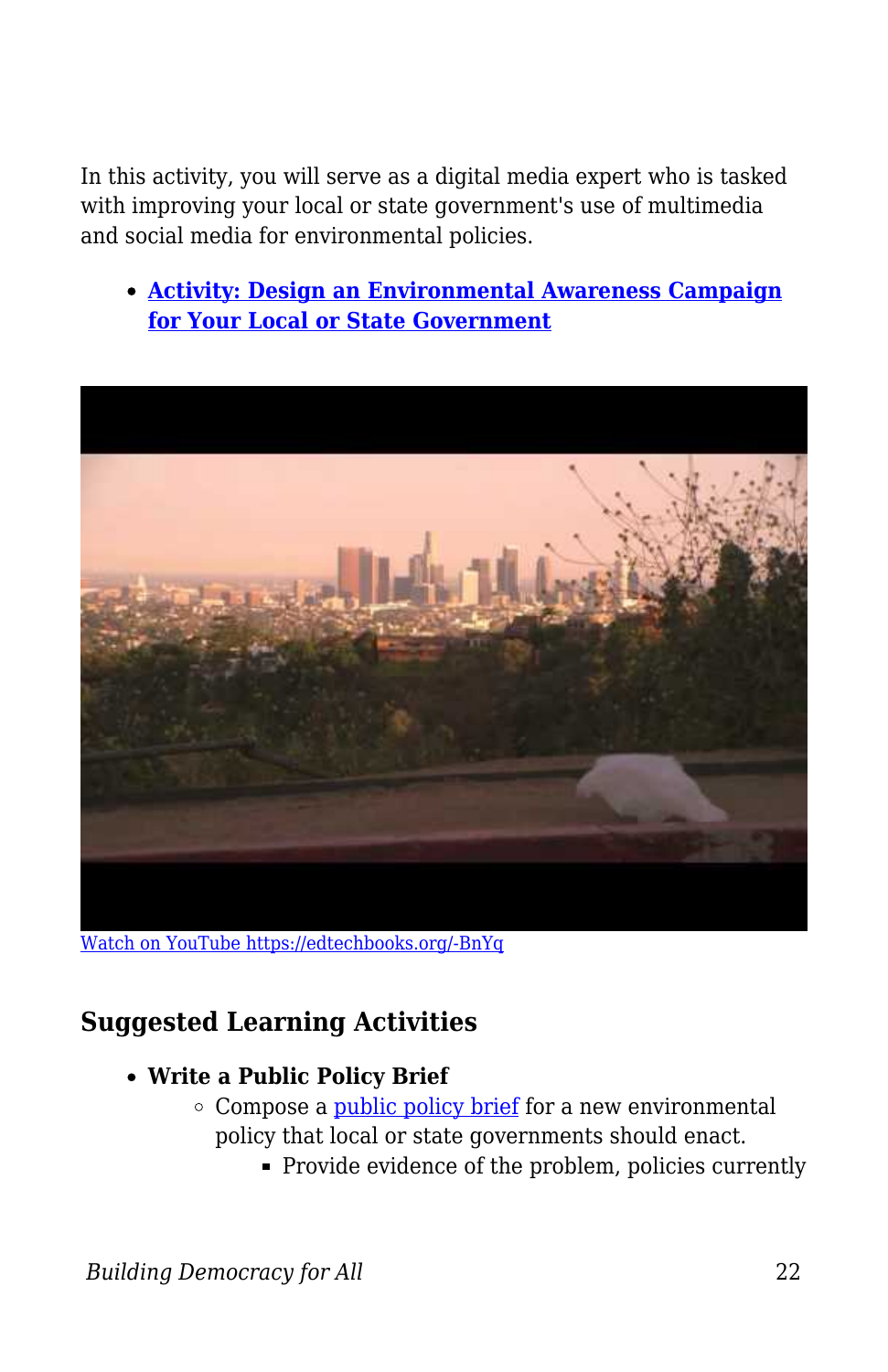in place, alternative approaches, and your preferred recommendation for change.

Turn your brief into an animated whiteboard video using the *[Explain Everything](https://explaineverything.com/)* or *[ShowMe](https://www.showme.com/)* apps.

#### **Discuss and Debate**:

- Which of the following single-use products would you support banning or limiting in an effort to reduce plastic waste?
	- Plastic water bottles
	- Plastic packaging and containers
	- Styrofoam containers
	- Plastic utensils
	- Plastic packing straps
	- Sandwich bags
	- Plastic Wrap
	- **Baby diapers**

#### **Research**

Would a fee-per-bag (paper or plastic bag) policy encourage more retail store customers to bring their own reusable bags when they shop?

#### **Civic Action Project**

- Calculate the costs of eco-friendly school supplies for your classroom.
- Write or create a video proposal to persuade your school administrators to purchase eco-friendly school supplies. Share your proposal with local government officials to persuade them to enact eco-friendly laws.
- Eco-Friendly is defined as "vegan, plastic-free, sustainable and/or re-usable" ([Murray-Ragg, 2018](https://www.livekindly.co/17-vegan-eco-friendly-school-supplies/)).
- Example eco-friendly school materials are:
	- Stainless Steel Boxes
	- Reusable Cardboard Shoeboxes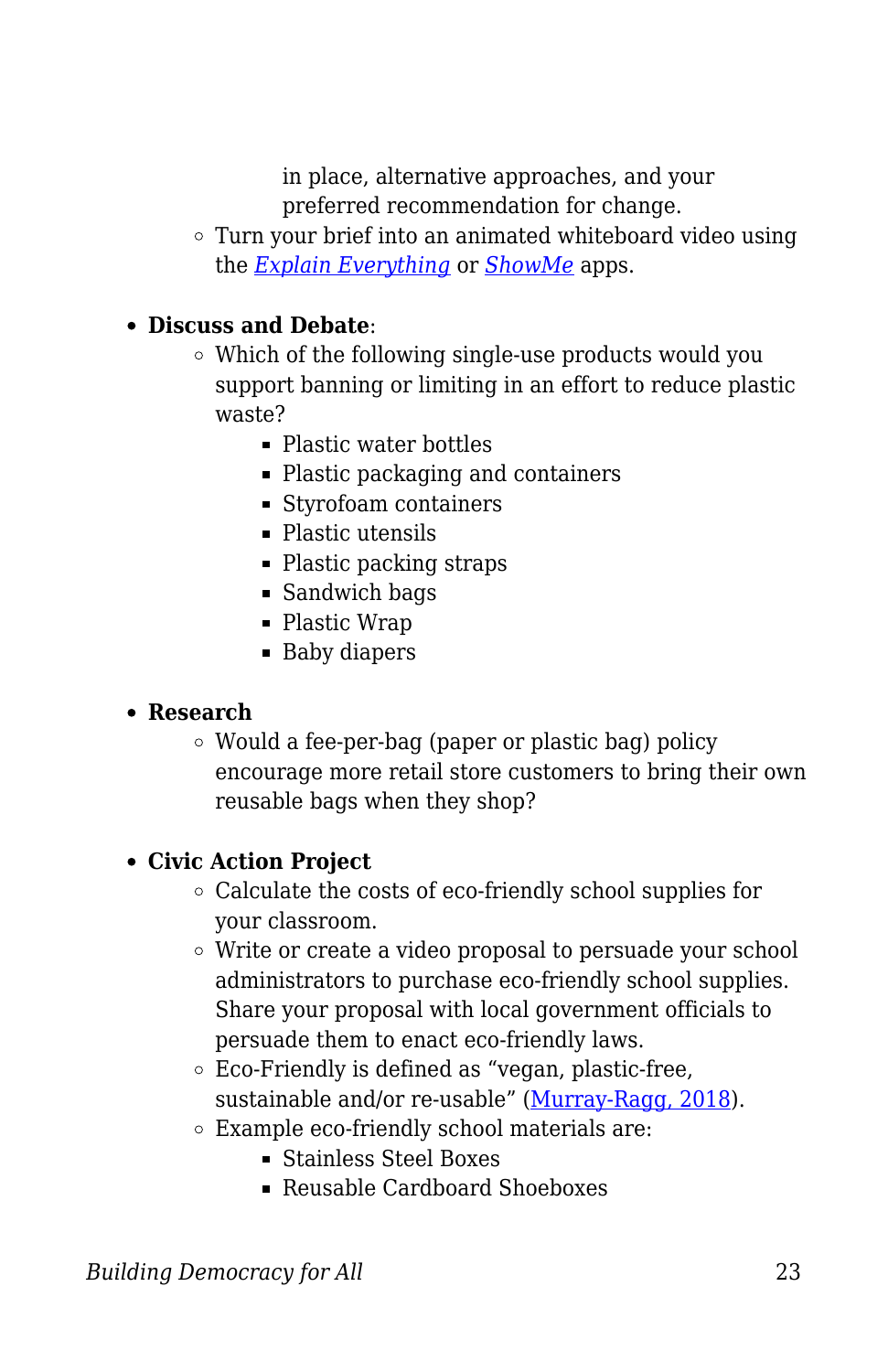- Canvas Bags
- Lead-free biodegradable pencils
- Solar-powered corn plastic calculator
- Bamboo ruler
- Paper supplies made from 100% post-consumer waster paper and non-toxic soy-based inks
- Sugarcane paper notebooks
- Beeswax crayon sticks
- Biodegradable pens
- Bamboo pens
- Natural grass pens
- Note: Natural grass pens are made from natural meadow grass and BPA-free plastics. BPA is the name for Bisphenol A, an industrial chemical found in polycarbonate plastics and epoxy resins which can seep from products into food and beverages. Sugarcane paper is made from leftover sugarcane pulp.

## **Online Resources for Environmental Action and Climate Justice**

- [The Plastic Tide: Exploring Plastic Waste in Our Environment,](https://www.npr.org/series/684530164/the-plastic-tide) NPR
- [Why Lakes and Rivers Should Have the Same Rights as](https://www.ted.com/talks/kelsey_leonard_why_lakes_and_rivers_should_have_the_same_rights_as_humans?language=en) [Humans,](https://www.ted.com/talks/kelsey_leonard_why_lakes_and_rivers_should_have_the_same_rights_as_humans?language=en) Kelsey Leonard TEDTalk, December 2019.
- [25 Books That Teach Kids to Care About the Environment,](https://www.huffpost.com/entry/childrens-books-environment_l_5d66f45de4b063c341fa409c?fbclid=IwAR3Lluhq9j_FYE1SFGm3z0Zy6CWnbRRopIndRZnTBpJJ0mb7v48d8Ao8ec0) *Huffington Post*, September 11, 2019.

## **Standard 6.7 Conclusion**

The nation's federal, state, local, tribal and territorial governments have overlapping and sometimes competing goals and policies. **INVESTIGATE** examined the responsibilities of government at the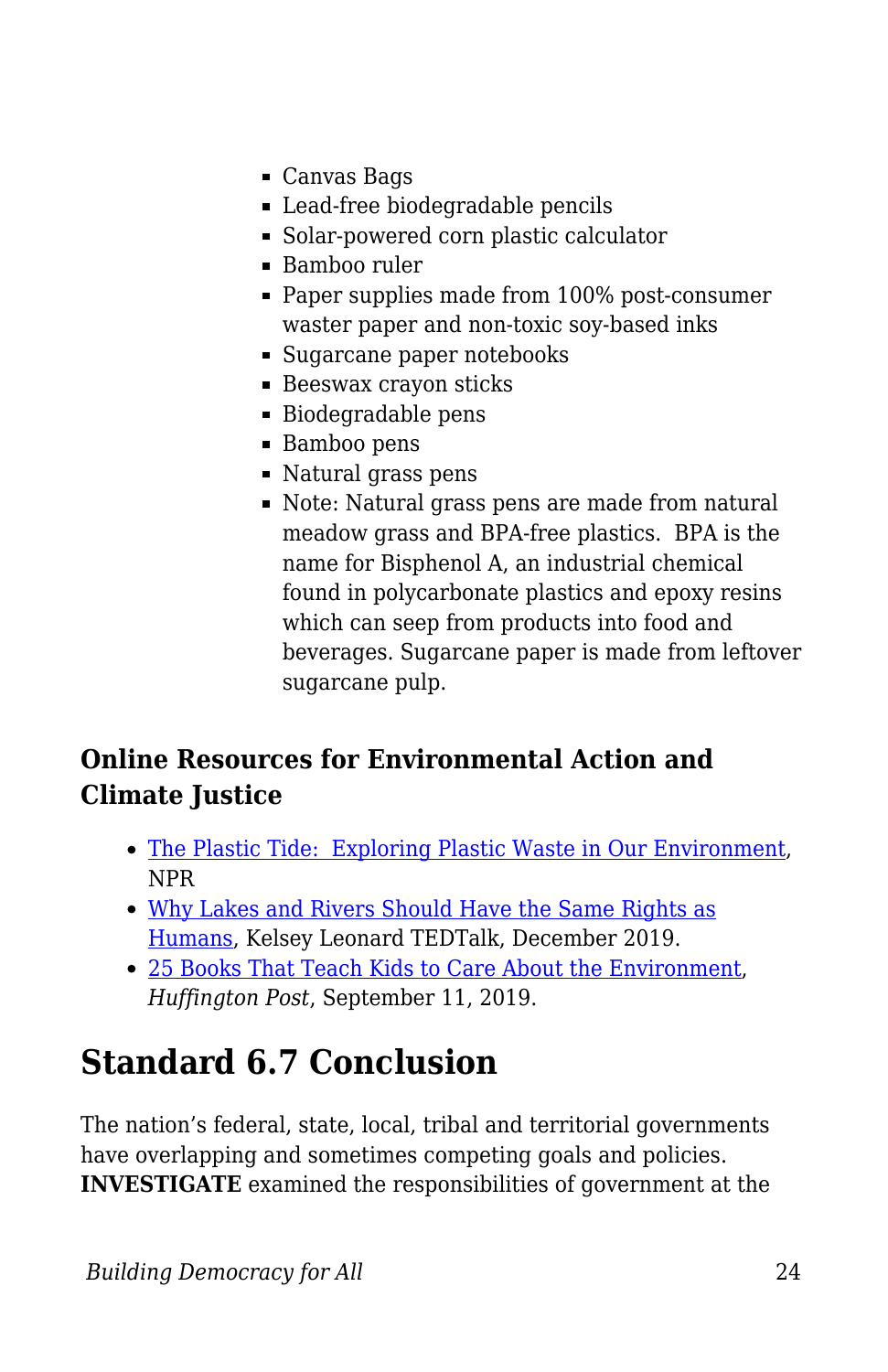state and local levels. **UNCOVER** looked at the history of Massachusetts state government efforts to mandate vaccinations. **ENGAGE** asked students to consider the roles local governments can and should play in reducing plastic consumption, waste, and pollution.